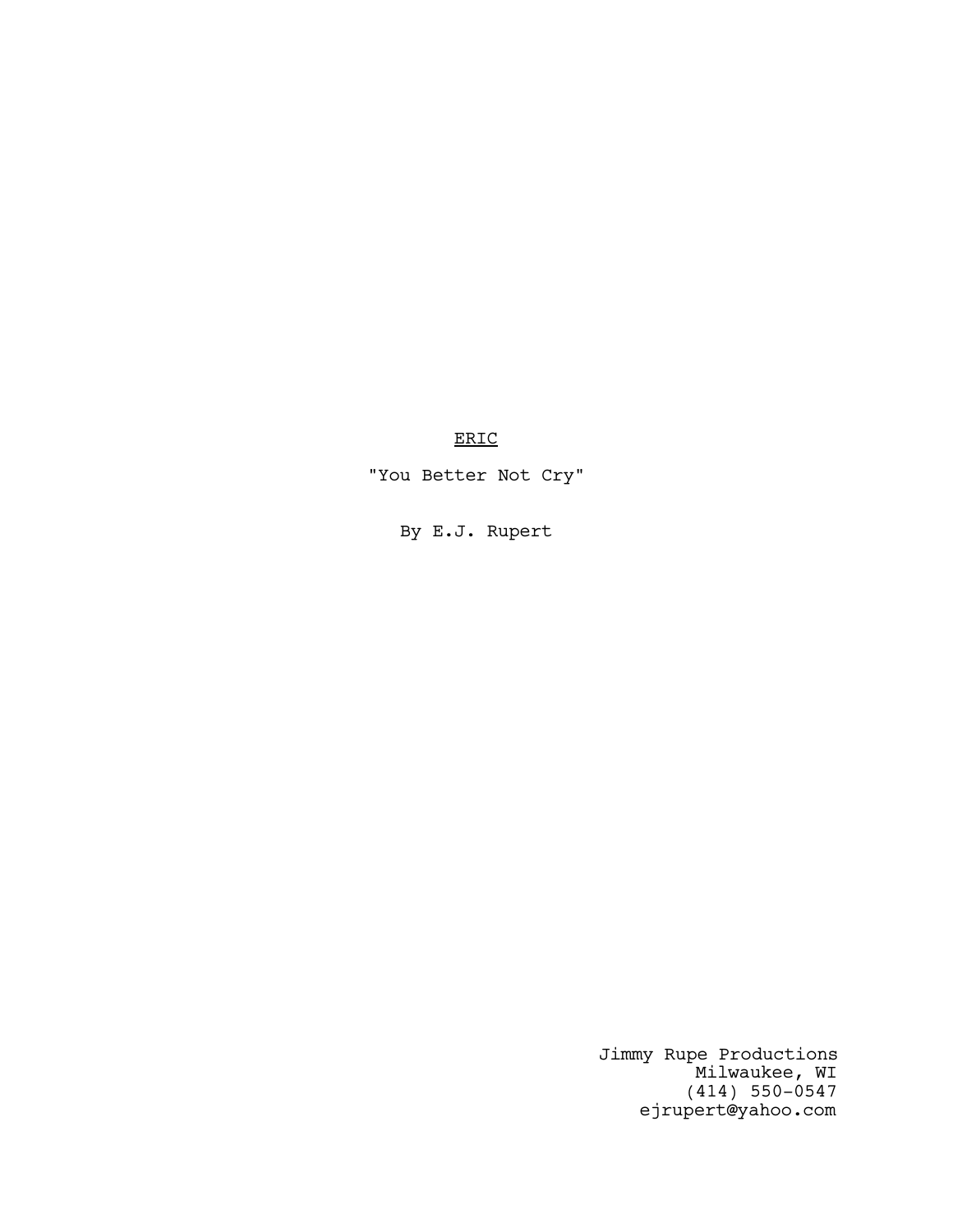INT. SHOPPING MALL - CENTER COURT - DAY

Groups of kids, with their parents, stand in line in front of a stage decorated with Christmas lights and a large chair. A MALL EMPLOYEE speaks on the microphone.

> MALL EMPLOYEE Kids, I hope you're ready, and I hope you've been good!

The kids CHEER.

MALL EMPLOYEE (CONT'D) Now, the only thing is that we couldn't afford to get a Santa Claus this year.

He turns to his right and speaks to someone off stage.

MALL EMPLOYEE (CONT'D)

What?

(to the crowd) I mean, "We couldn't afford to get the Santa Claus this year." But we have the next best thing! Coming all the way from the north...side of Milwaukee, here's Krismas Klauz!

The mall employee exits the stage. The crowd gives scattered applause. KRISMAS KLAUZ, a black man donning a white, dingy Santa hat, a dirty, grey beard, and a wrinkled, red, track suit, gets on the mic and holds up some index cards.

> KRISMAS KLAUZ (reading from a card, slurring his speech) "Merry Christmas, ho!" (turning over the card) "...ho, ho!" Who's the first kid?

The kids and their parents look around.

KRISMAS KLAUZ (CONT'D) Come on, I don't bite. That's saved for the mothers. Heh, heh, heh!

Krismas Klauz sits in his chair while the line forms. A little girl and her MOTHER approach him.

> MOTHER It's good that you're doing this for the kids this year.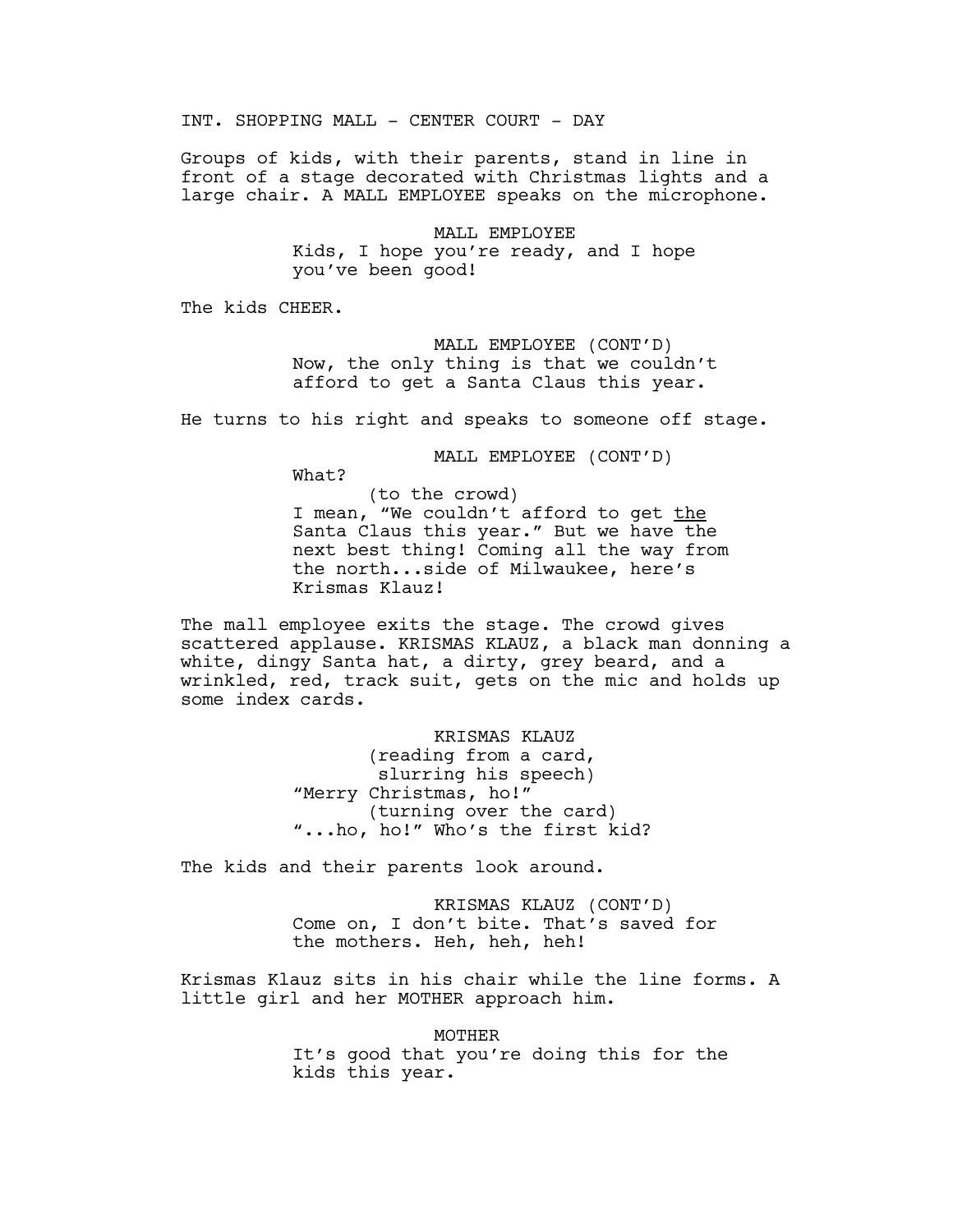KRISMAS KLAUZ Well, we had to cancel last year for obvious reasons.

MOTHER Yeah. Restraining order.

KRISMAS KLAUZ That's one of the reasons.

The mall employee sternly whispers in his ear.

KRISMAS KLAUZ (CONT'D) Oh, right. Speaking of that, ma'am, your kid has to stand a few feet away from me. You're okay, though. Heh, heh, heh!

ERIC NELSON, 14, POLLY MCNAIR, 10, and her brother, PABLO MCNAIR, 7, look at them from the side.

> ERIC (to Polly and Pablo) Ugh. You guys aren't thinking of sitting on his lap, are you?

> > POLLY

No way.

PABLO She's probably saving that for Mrs. Klauz.

POLLY (hits Pablo in the arm) Shut up!

The three walk throughout the mall.

POLLY (CONT'D) Besides, we already got our mom something for Christmas.

PABLO (reaching in his bag) Yeah, look at this!

Polly stops Pablo by holding his hand back.

POLLY No, it's a surprise!

ER<sub>TC</sub> Well, I'm sure  $I$  won't be surprised.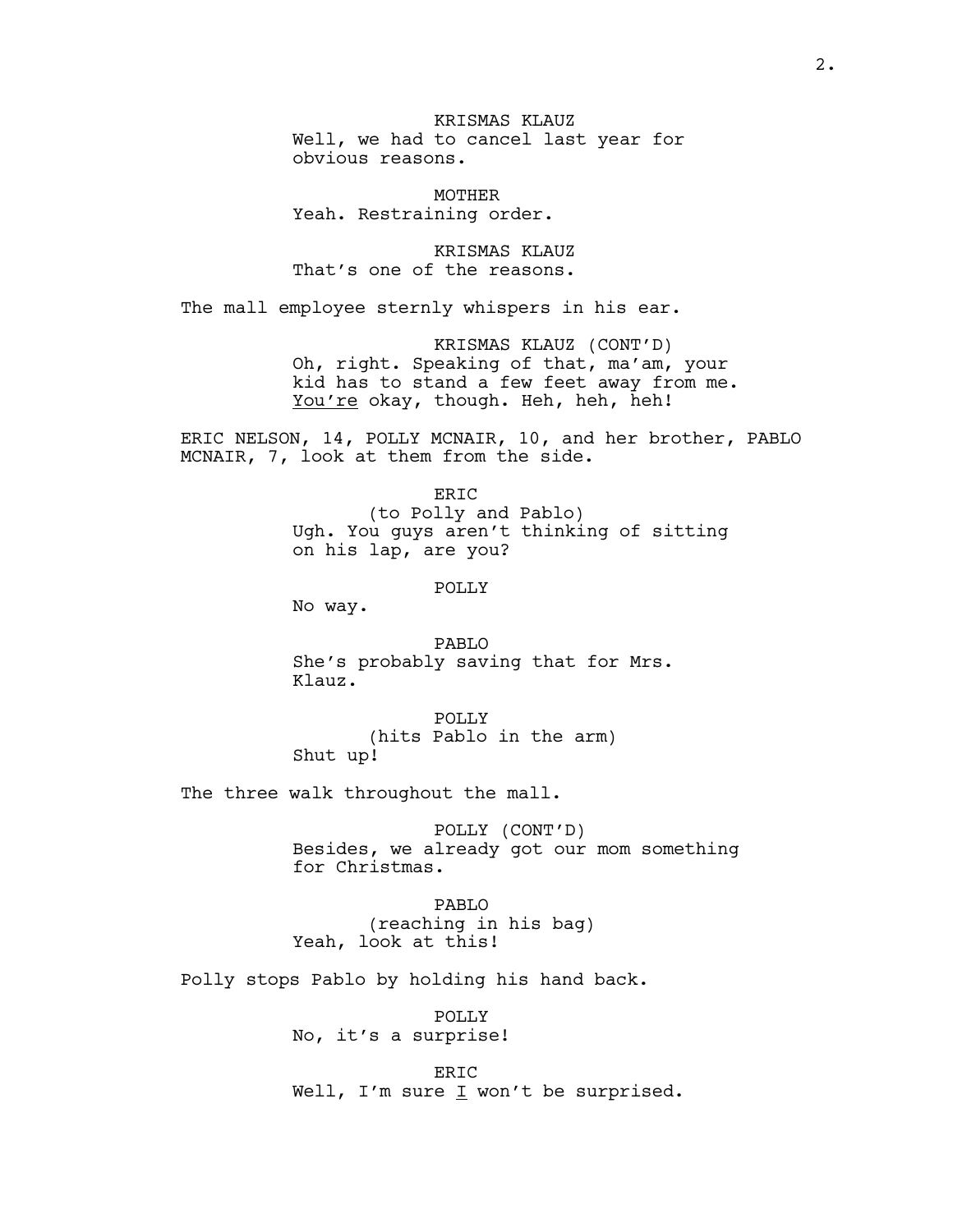Eric takes the bag from Pablo and pulls out an expensive watch.

> ERIC (CONT'D) Where did ya'll get the money for this?

# POLLY

Lemonade stand.

### PABLO

Paper route.

POLLY Selling papers at the lemonade stand.

ER<sub>TC</sub> You guys stole this!

PABLO But it's from the heart!

ERIC

I ain't gonna be an accomplice! We gotta go back to the jewelry store! Maybe they'll go easy on ya'll and give you two months in juvie.

Polly and Pablo sigh. The three kids turn around and walk in the other direction.

INT. JEWELRY STORE - MOMENTS LATER

The three kids approach the CASHIER at the counter.

ERIC Sir, this watch must have fell into my friend's shopping bag. Here you go.

Eric hands the watch to the cashier. GRETCH JACKSON, 20's, a rough, thuggish woman, barges in, holding a gun.

> GRETCH And I'll take that off your hands! This is a stickup!

The kids hold up their hands. The cashier slowly presses the emergency button underneath the register, then puts his hands up.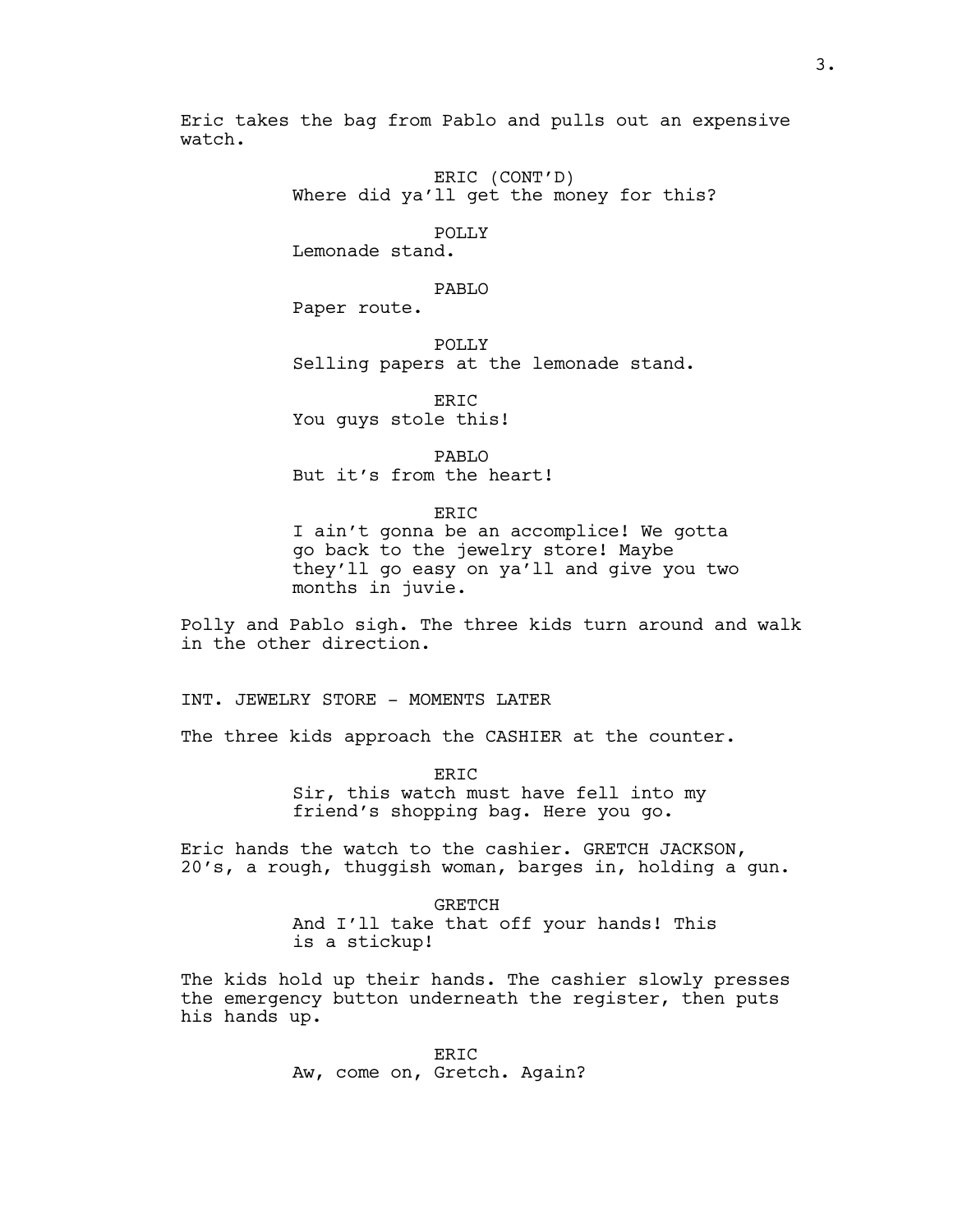POLLY You don't need to hold us up.

PABLO Yeah, do like us! We don't kill! We only steal!

Eric signals to the kids to be quiet.

INT. SHOPPING MALL - SAME

SHANA JONES, 16, BERNIECE WILLIAMS, and CONNIE MCDOWELL, both 14, walk through the mall with bags in their hands.

> SHANA Wow, look at all of the Christmas decorations! Thanks, girls, for going shopping with me!

BERNIECE Well, you have the car.

Connie nudges Berniece.

### CONNIE

(to Shana) She said, "You have the card?" Meaning, did you remember to get a Christmas card for Eric?

### SHANA

Oh yeah, I knew I forgot something! There's a card shop right next to that jewelry store!

INT. JEWELRY STORE - SAME

#### ERIC

Aw, man, I don't wanna die! Not during the holiday! There's so much I wanna do with my life!

### GRETCH

(calling out) Hey, shut up over there!

ERIC

Please don't kill me! My daddy has a couple of ex-wives and kids!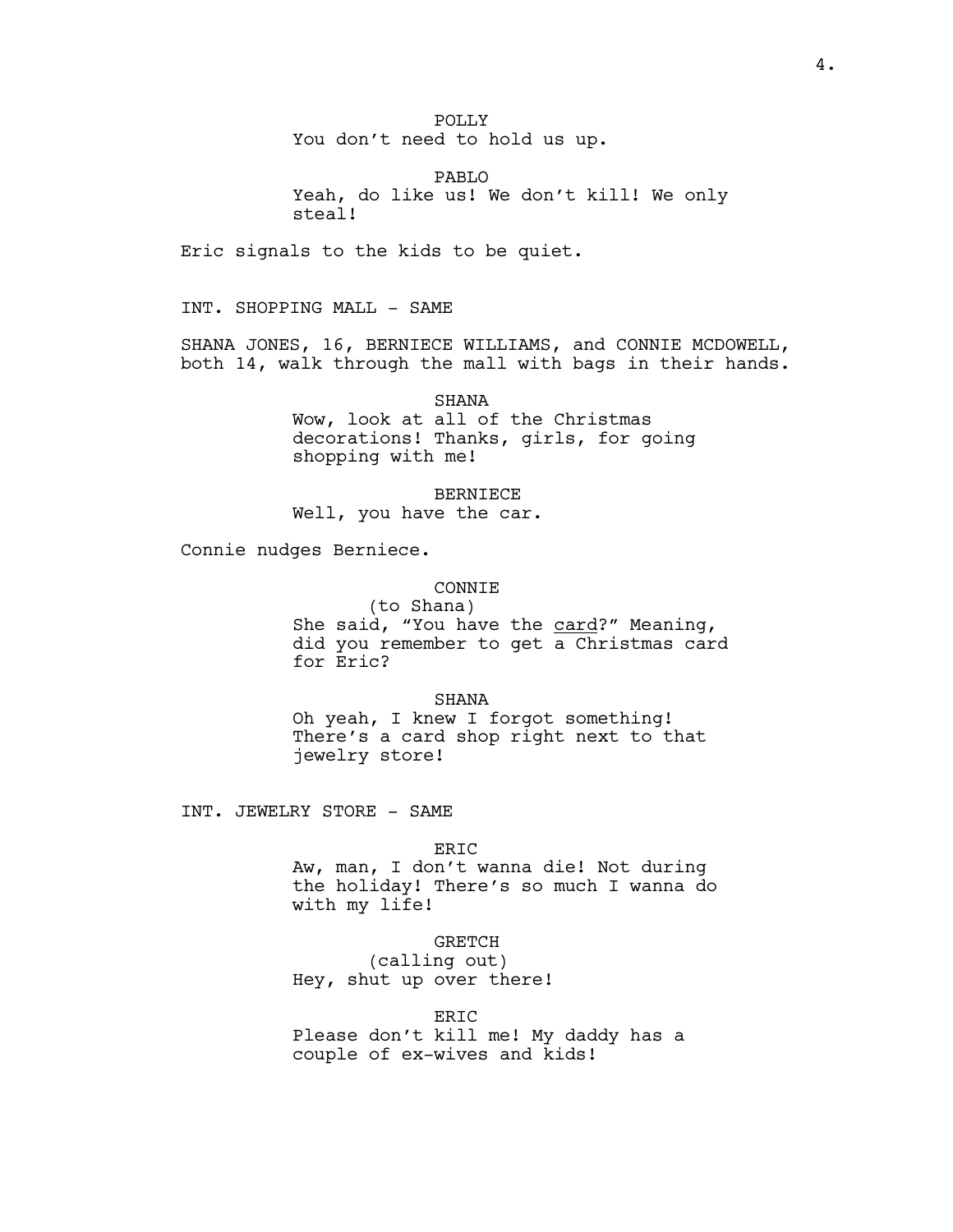SFX: She BONKS him with the butt of her gun.

Eric falls to the floor.

### POLLY

Eric!

GRETCH Man, I gotta get outta here! I'm late for my next robbery! Forget this!

EXT. JEWELRY STORE - SAME

Shana, Berniece, and Connie walk past the window.

SHANA Hey, that's Eric on the floor!

INT. JEWELRY STORE - SAME

Polly and Pablo tend to Eric. Gretch runs to the door. Shana busts open the door, slamming Gretch to the wall. Gretch's gun flies into the air.

> SHANA (running to Eric) Oh, Babycakes, what's wrong?

### PABLO

Hit the deck!

Everyone falls to the floor except Polly, who runs up and grabs the gun out of thin air. Gretch falls from being crushed by the door. Polly aims the gun at Gretch.

> POLLY Get down and lay down! (looking at the gun) Wow, what a rush!

OFFICER YVETTE TOWNSEND runs into the store.

OFFICER TOWNSEND Alright, everyone, freeze!

CASHIER

(pointing to Gretch) The woman you want is right there!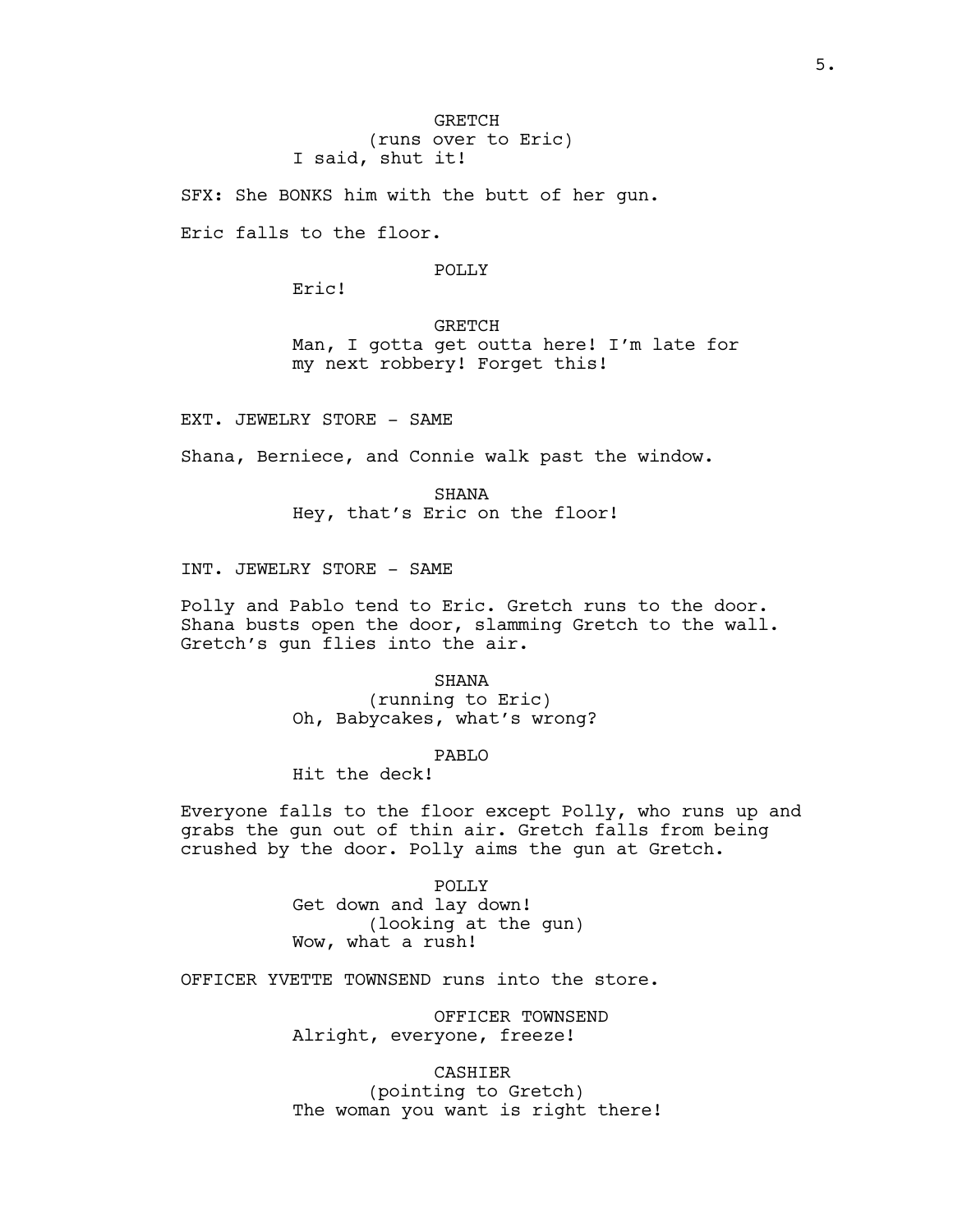Eric begins to come to.

POLLY Yeah, I was just keeping her in place before you came!

PABLO But not before Shana knocked her down!

ERIC

Wait, what?

### CONNIE

(running in) Yeah, Shana stopped Gretch from getting away!

SHANA Oh, come on, it was nothing.

OFFICER TOWNSEND Are you kidding? Gretch is a hardened felon! You basically saved Christmas!

Berniece walks in. Eric lays back down.

BERNIECE

Excuse me?

SHANA Yeah, excuse her, I mean, "me"?

PABLO You should be proud of yourself, Shana. You're a hero!

#### SHANA

Hero?

Shana faints and lands on Eric.

SHANA (CONT'D) (smiling) Ahhh, there's no place I'd rather be.

OFFICER TOWNSEND (to Polly) And as for you, little girl, way to hold a gun. There may be a place for you with the force in the future.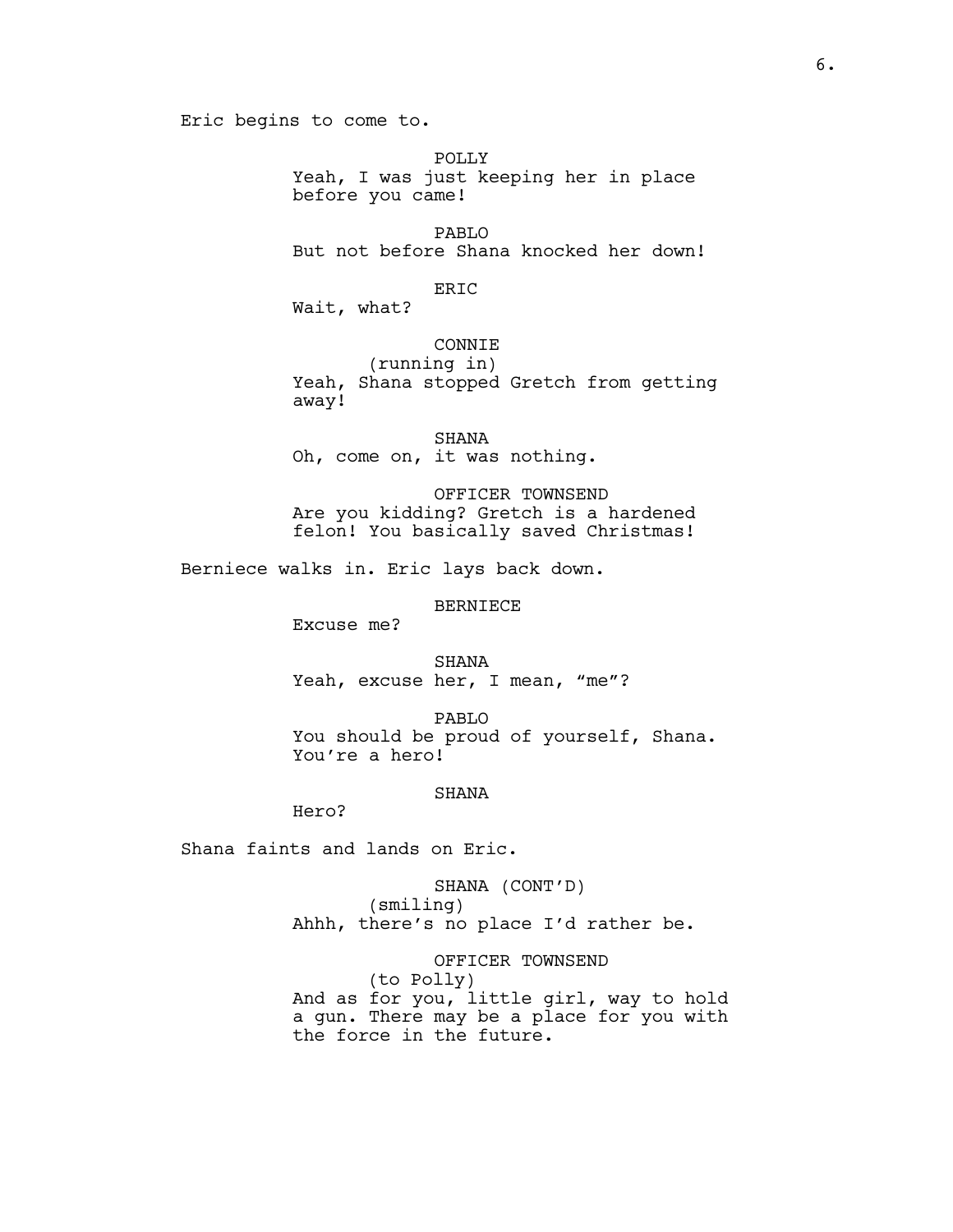POLLY Huh? Oh yeah, right, that's exactly what I was thinking, use a gun in the force, yeah. Heh, heh!

She gives the gun to Townsend.

SFX: Townsend's phone RINGS.

OFFICER TOWNSEND Hello? (pause) No, I'm not doin' anything. (pause) What? Hold on, wait there!

She hangs up the phone.

Fine!

OFFICER TOWNSEND (CONT'D) Uh, kids, I gotta run! Gretch, you arrest yourself!

> GRETCH (dusting herself off)

Townsend runs out of the store. Gretch then runs out of the store in the other direction.

> BERNIECE There goes Milwaukee's finest, kids.

PABLO You crazy. I'm Milwaukee's finest!

Pablo smiles, dusts himself off, and fixes his collar.

POLLY

Oh, shut up.

Polly pushes him to the ground where Eric and Shana lay. She walks away.

INT. NELSON HOUSE - LIVING ROOM - THE NEXT DAY

MATT JAMES. 40's, decorates the Christmas tree. His wife, RHONDA NELSON-JAMES, 40's, enters and gives him a letter.

RHONDA

Mail's for you, babe.

Matt opens it and gives it back to her.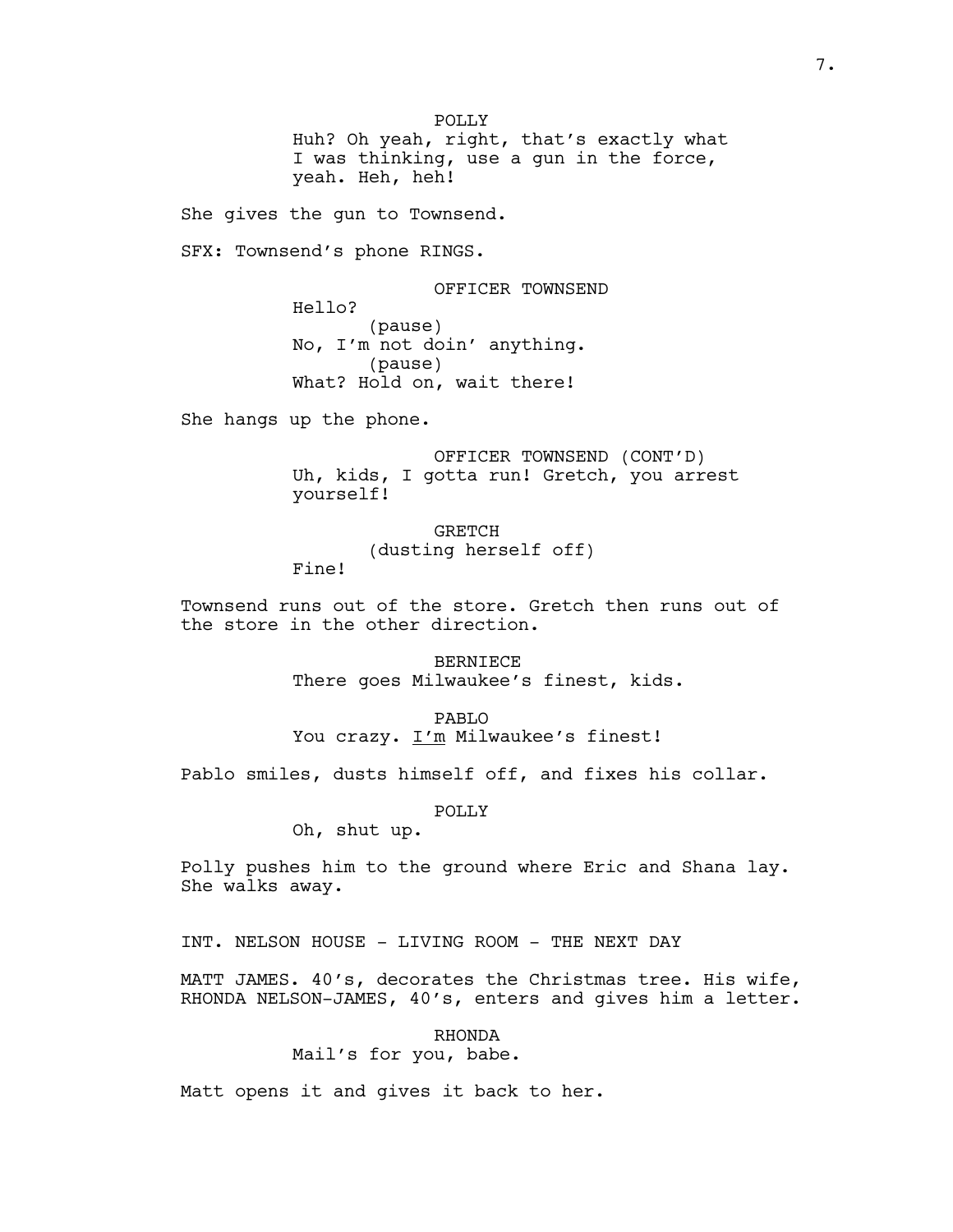MATT It's just junk.

RHONDA What, another pre-approval letter?

MATT

I wish.

RHONDA (reading the letter) A pre-rejection letter?!

**MATT** Just in time for Christmas!

Officer Townsend enters the house with her bawling grandson, MICHAEL, in a stroller.

> OFFICER TOWNSEND Happy holidays!

SFX: Michael BAWLS throughout.

Also throughout, the three adults yell their conversations to each other.

> RHONDA 'Vette, what's the deal?

> > OFFICER TOWNSEND

This is Michael! Gloria brought him here to visit! I bet she wants me and her to work on our relationship!

**MATT** 

Speaking of working on relationships, either make him stop or get out!

OFFICER TOWNSEND Aw, come on, Matt, he's just a baby! You have to know how to treat him!

RHONDA

Do you know?!

OFFICER TOWNSEND No! Why do you think I'm here?!

MATT

Hold on, everybody!

Matt picks Michael up. He immediately stops crying. The adults talk regularly.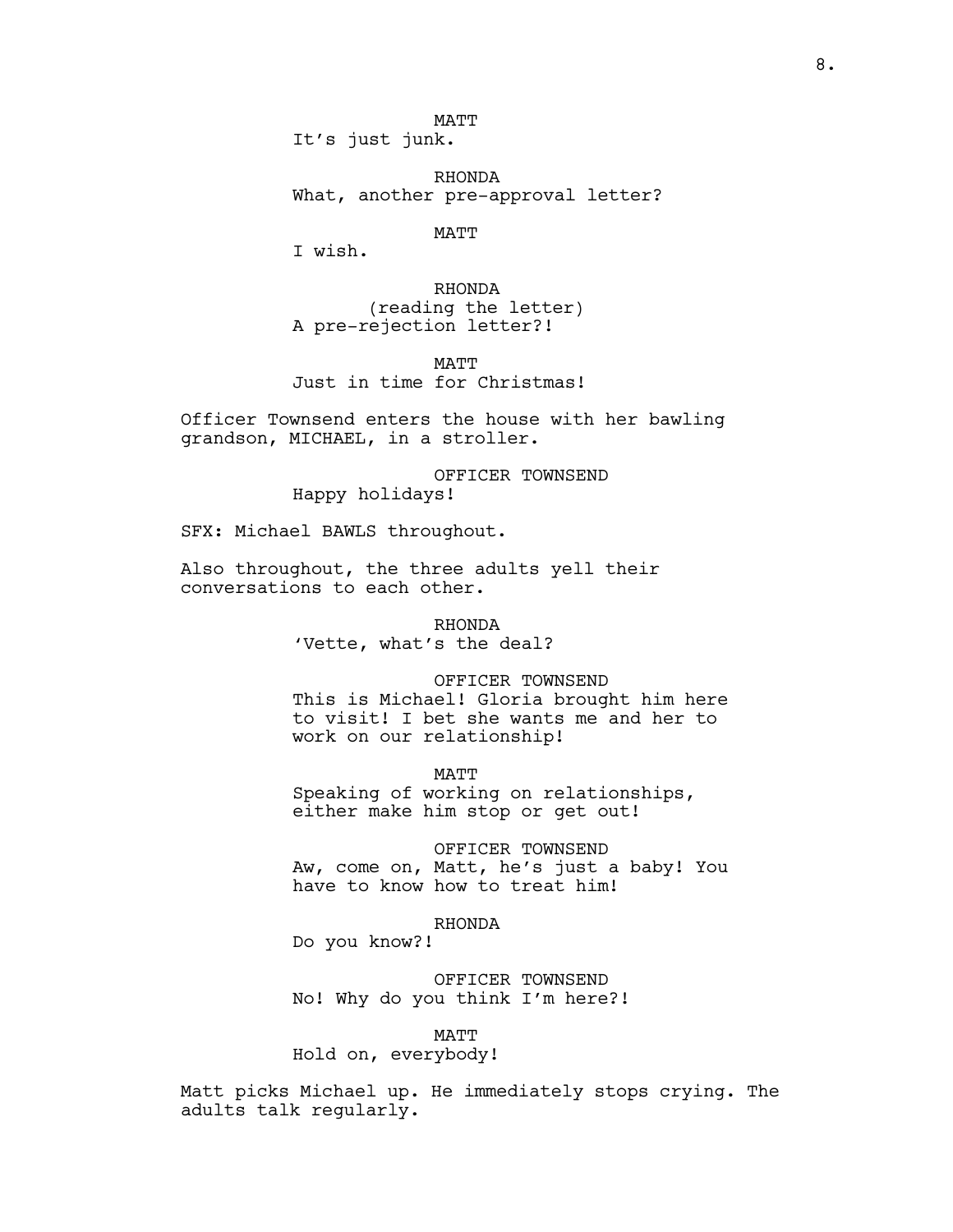# OFFICER TOWNSEND

What the..?

MATT Surprised? I got a lot of sisters. I took care of babies before.

RHONDA I fall in love with you more and more.

MATT Yvette, why don't you take a break?

OFFICER TOWNSEND No, Matt, I couldn't do to that to you. He's my responsibility.

MATT (turns his back while rocking Michael) It's okay, I don't...

Townsend and Rhonda zoom away, leaving flying papers in the air and a cloud of dust.

SFX: The front door SLAMS!

MATT (CONT'D) (turns back around) ...mind doing it!

Matt puts Michael back in his stroller.

MATT (CONT'D) Well, Michael, let's show the ladies how to make you content.

SFX: Michael BAWLS.

MATT (CONT'D) Well played, sir.

Matt begins to pick Michael back up.

INT. HIGH SCHOOL HALLWAY - DAY

Eric strolls down the hallway and greets others.

ERIC Hey, what up, ya'll? Great day to be alive. (MORE)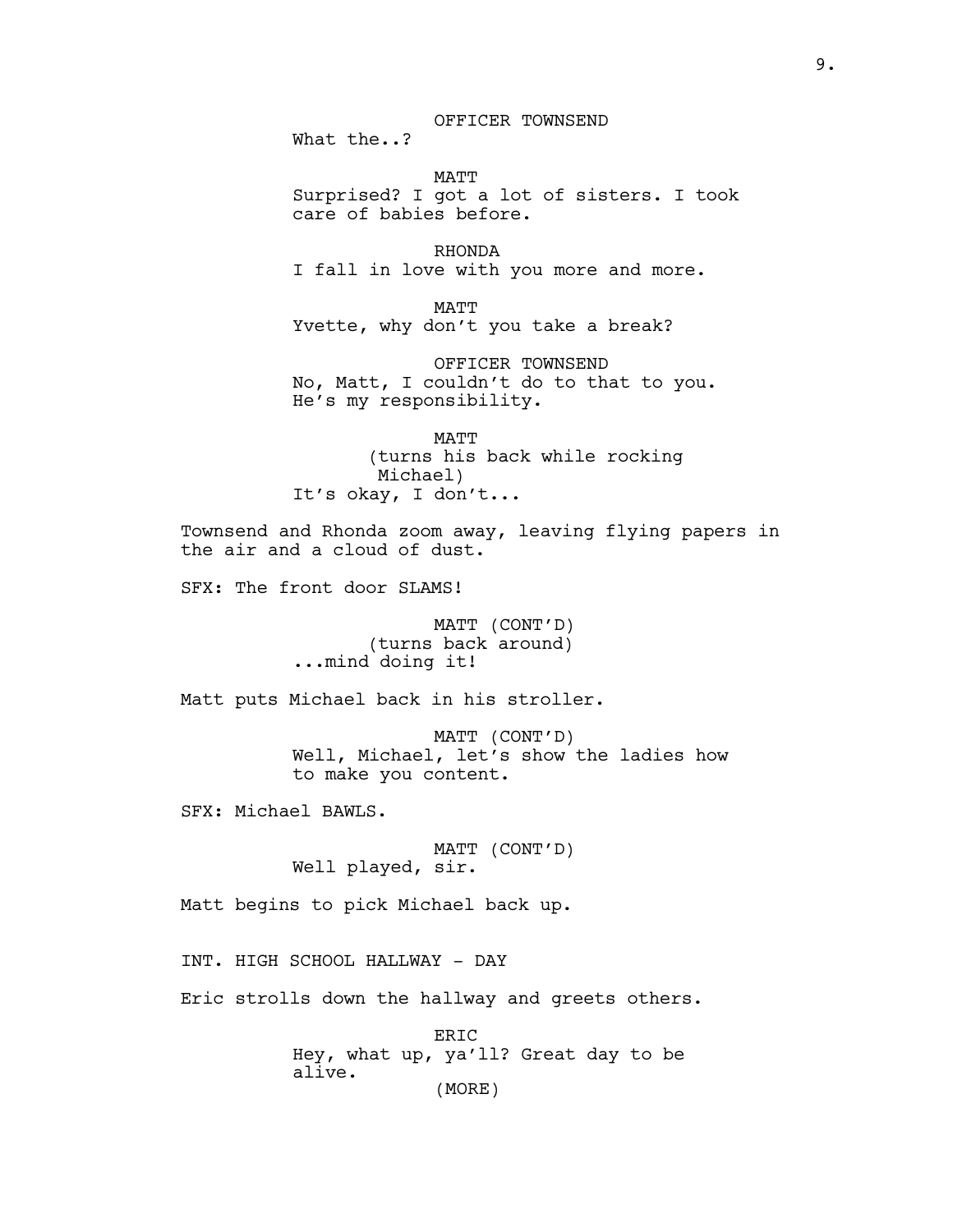(shouting to a kid offscreen) Hey, Dante, likin' that outfit! ERIC (CONT'D)

A GIRL walks up to Berniece and Connie who are nearby.

GIRL What's up with him?

CONNIE Eric? He has a new lease on life.

BERNIECE Yeah, he cheated death, so I quess he's gonna go back to hounding me again.

Eric walks up to JACOB JACKSON, 16, the school bully.

ERIC

(opening up his wallet) What up, Jacob? Here's my lunch money. Matter fact, take a couple extra for yourself!

He extends the money to Jacob.

**JACOB** Uh, no way. This is too odd for me!

Jacob runs away. Eric puts the money back.

ERIC

That's alright. I really should be giving the money, and a whole lot more, to the girl who saved my life. And here she comes!

Shana approaches him.

SHANA Hey, Babycakes, what's up?

ERIC Nothin' at all. (announcing) Hey, guys, show some respect for Shana! She saved my life, ya'll!

BERNIECE (slyly to Shana) Oh, is that right?

SHANA It really was nothing, Eric.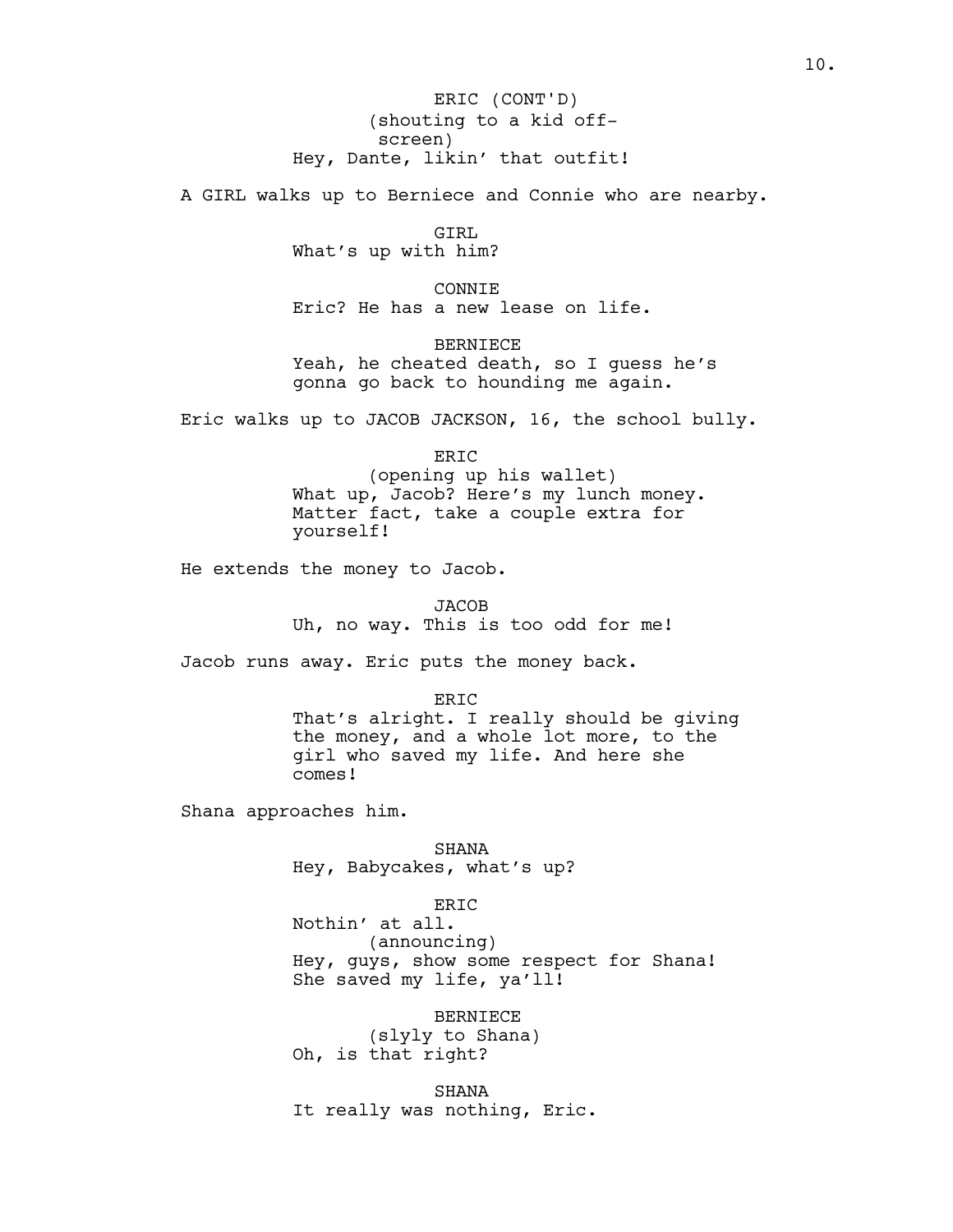The hell it wasn't! I was in the store, not knowing what I had in...uh, store. Gretch comes up, attacks me, and you come in and knock her down! I owe you my life!

#### BERNIECE

Oh, brother.

ERIC How about you and me go to Timmy's after school?

> SHANA, BERNIECE, AND CONNIE

What??

# ERIC

Sure, my treat!

BERNIECE (to Shana, sotto voce) Don't you have anything to say to him?

SHANA (giggles, then replies, sotto voce) Quiet, it's my first date with him. (to Eric, regular voice) Okay!

ER<sub>TC</sub>

Great, I'll meet you by the lockers.

Shana leaves. Berniece and Connie head in the other direction.

### BERNIECE

That's ridiculous!

#### CONNIE

Don't worry, Berniece. Timmy's Place isn't much of a date. Or a restaurant, for that matter.

BERNIECE What? No, I'm talking about how Shana is acting like she saved his life.

CONNIE Yeah, that's why you're upset.

BERNIECE What's that supposed to mean?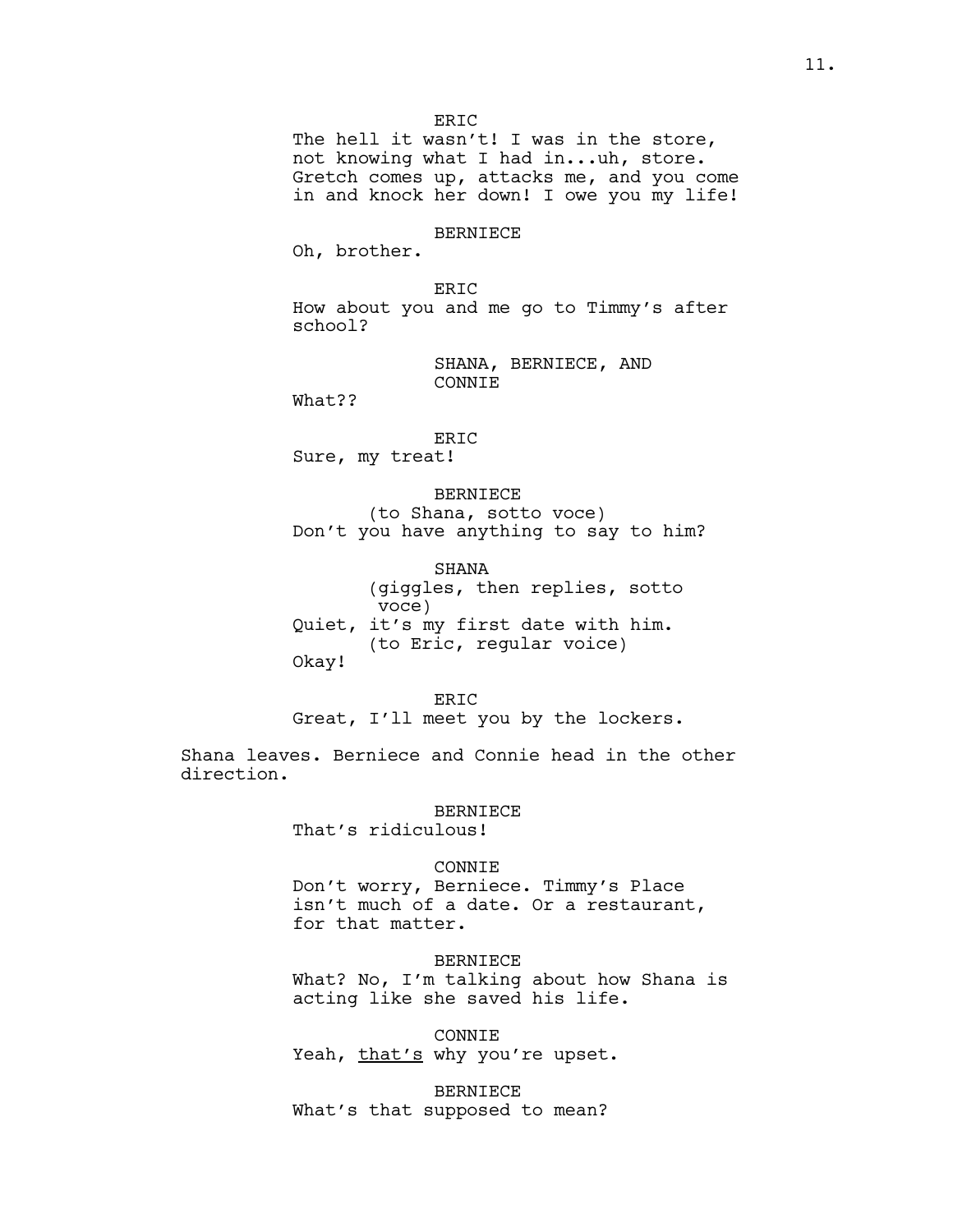# CONNIE

Nothing.

Jacob comes back to Eric and pulls him by his collar.

**JACOB** 

On second thought, I'll take that money!

Eric gives it to him. Jacob lets go of his collar.

JACOB (CONT'D) That's for trying to steal my joy!

Jacob walks away.

ERIC (following Shana) Uh, Shana, you're gonna have to treat!

INT. NELSON HOUSE - LIVING ROOM - LATER

Officer Townsend walks out of the house with Michael in the stroller. Matt and Rhonda stand by the door.

> OFFICER TOWNSEND Thanks again, Matt.

> > MATT

No problem.

RHONDA Let us know if you need anything else, 'Vette.

SFX: Michael begins to BAWL.

OFFICER TOWNSEND Actually, he's starting to...

SFX: Matt SLAMS the door on Townsend.

**MATT** Whew! What a day!

RHONDA I'm glad you enjoyed Michael.

**MATT** Yeah, I had so much fun, too. Talking baby talk to him, rocking him, everything.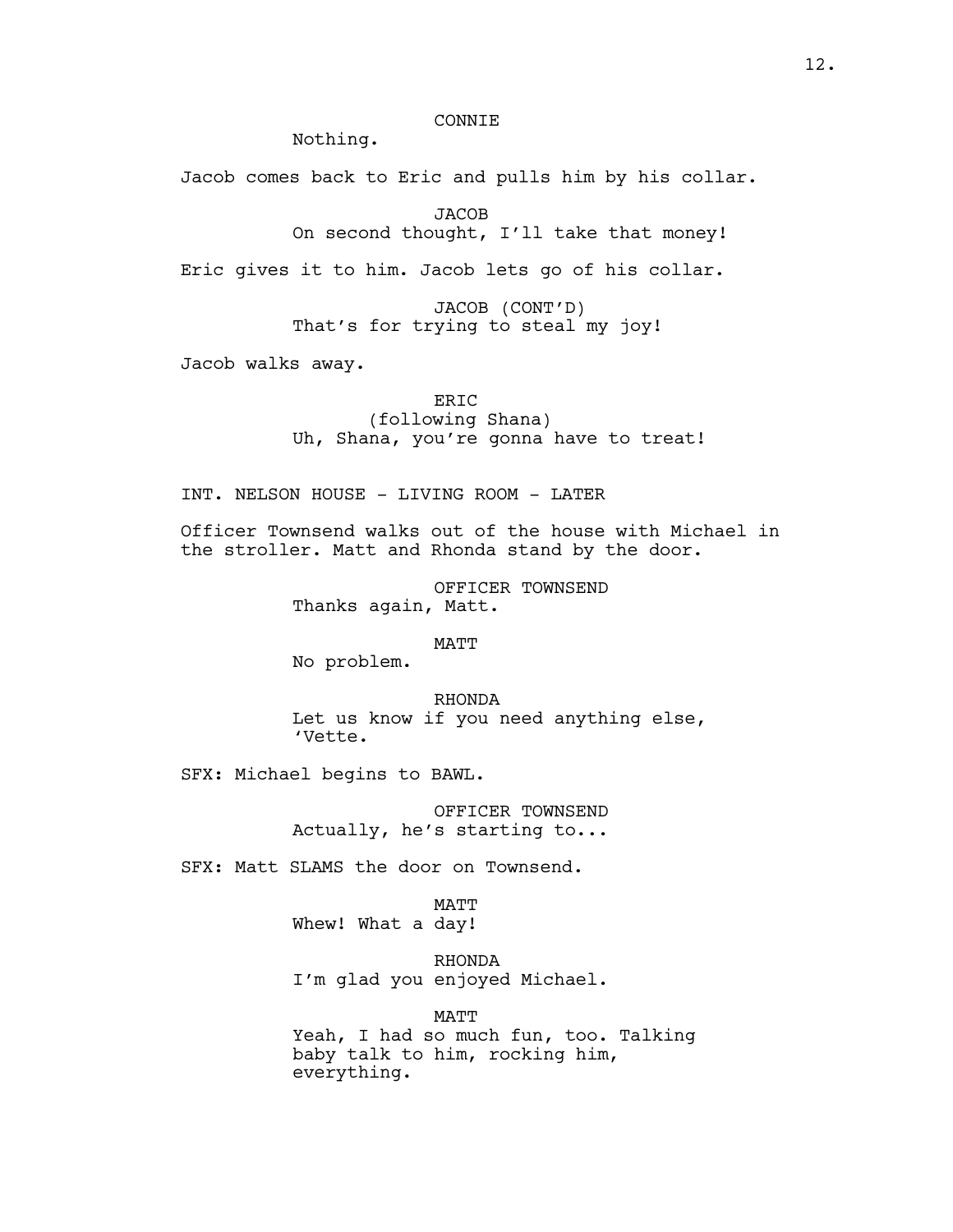# RHONDA

Aww.

MATT In fact, baby, let's have a baby!

RHONDA

Uh, what?

MATT Let's make a baby, you and me!

# RHONDA

Uh, what?

### MATT

I know this idea just came up, but I'm good with babies, and you're already good with your kids.

RHONDA That's exactly it! I'm good with my kids! I don't think we need any more!

**MATT** But honey, this would be our chance to have one of our own!

RHONDA Oooh, I need to sit down.

Rhonda sits.

MATT Not too long, though. You'll have plenty of time for that while you're pregnant!

Rhonda stares at Matt.

MATT (CONT'D) Why don't I let you simmer with this for a minute? I'm goin' out for a bit.

He kisses her on the cheek, claps his hands in excitement, and runs out of the house.

> RHONDA Am I ready for another child?

SFX: Her cell phone RINGS.

RHONDA (CONT'D)

Hello?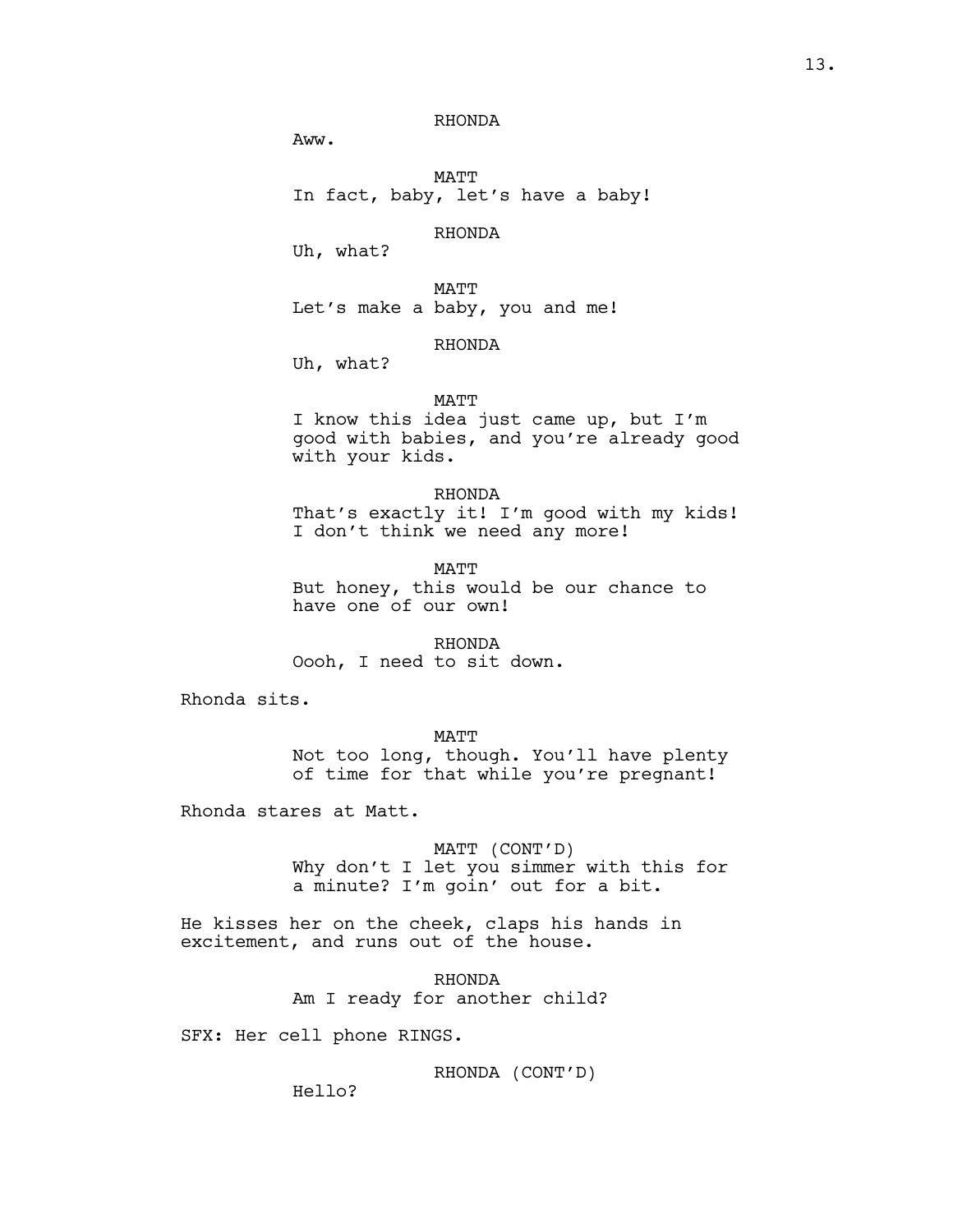Her oldest son, BILLY NELSON, 19, is on the other line.

BILLY (O.S.) Hi, Mommy. Can I borrow \$1000? Rent was supposed to be due last month. I don't know why the landlord waited until now to say something!

SFX: Rhonda CLICKS the button to hang up.

INT. DUMBECK MANSION - DAY

SFX: Doorbell CHIMES.

JOHN DUMBECK, Shana's Caucasian father, opens the front door. Eric stands there.

> ERIC Hey, Mr. Dumbeck. Is your daughter here? She has done the coolest thing!

> > JOHN

Who, Eleanor?

ELEANOR DUMBECK, Shana's Causasian sister, waddles to the front.

> ELEANOR Hey, if it's a gift, I won't turn it down. Whoaa!

SFX: Eleanor PLOPS face-down to the floor.

JOHN (running up to her) Aw, did you tie your shoelaces together again?

## ELEANOR

Uh, no?

ERIC No, not her, your other daughter. The black-ish one.

JOHN

(calling out)

Shana!

ELEANOR (calling out and yells in John's ear)

Shana!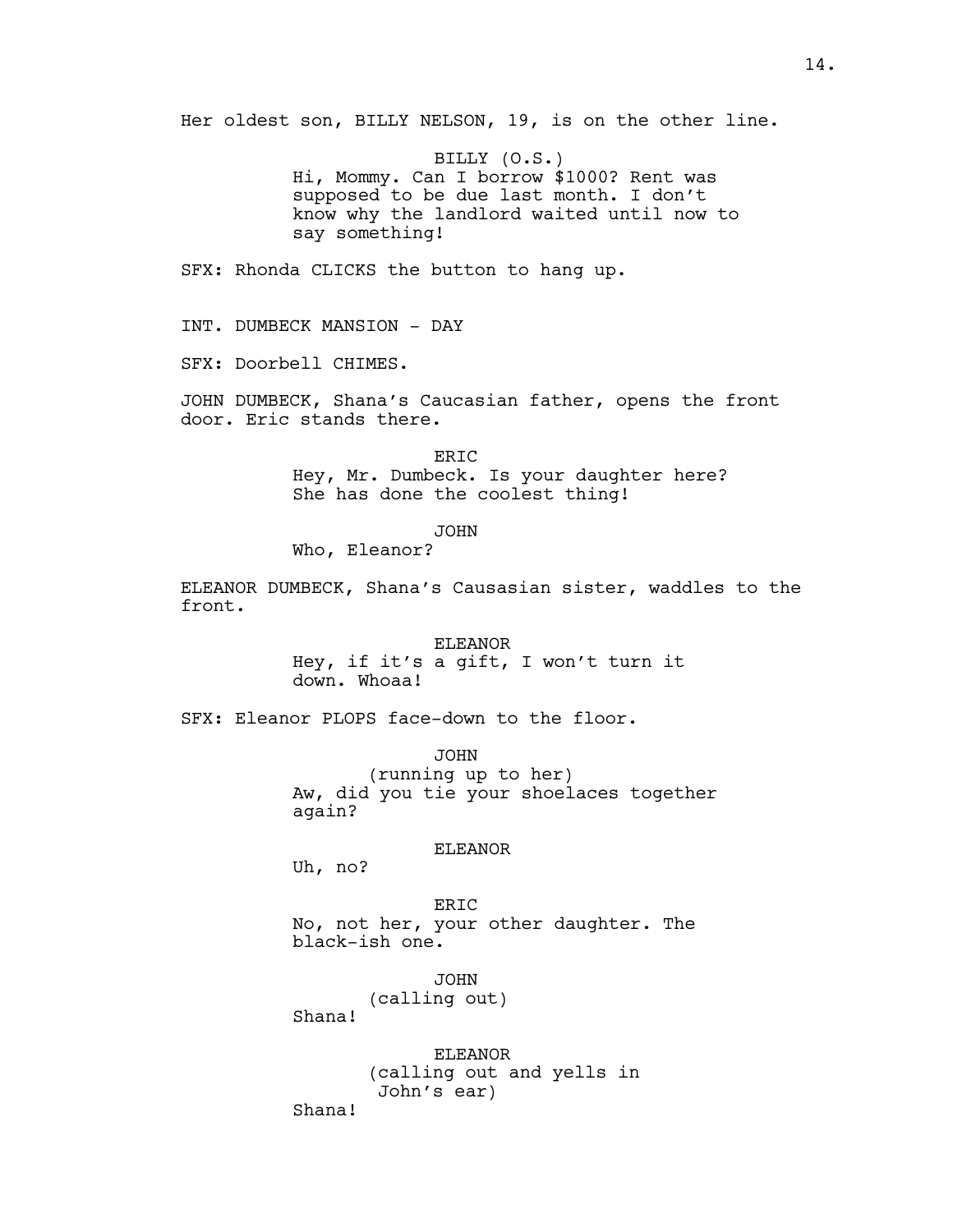John sighs and walks away. Shana walks to the door.

SHANA

Babycakes! What's going on?

ERIC

## Just another beautiful day!

Behind him is a snowstorm. A polar bear walks by the house.

SFX: Wind HOWLING. Polar bear GROWLING.

ERIC (CONT'D) Listen, I wanna invite you to our house for Christmas dinner. Your whole family can come.

SHANA Oh, I think we'll be busy.

ERIC Come on, Shana. It's the least I can do for you saving my life!

Eric walks away. Shana closes the door and begins to walk past Eleanor who gets up.

SHANA

(sotto voce) Oooh, I didn't save your life! It was just dumb luck!

ELEANOR But what about me?

SHANA Oh, you're just dumb.

Shana walks away.

#### ELEANOR

(waddling after her) Hey, as long as you're not leaving me out! Whoaa!

SFX: Eleanor PLOPS down on the floor again.

ELEANOR (CONT'D) Oh, why don't they make shoes without laces?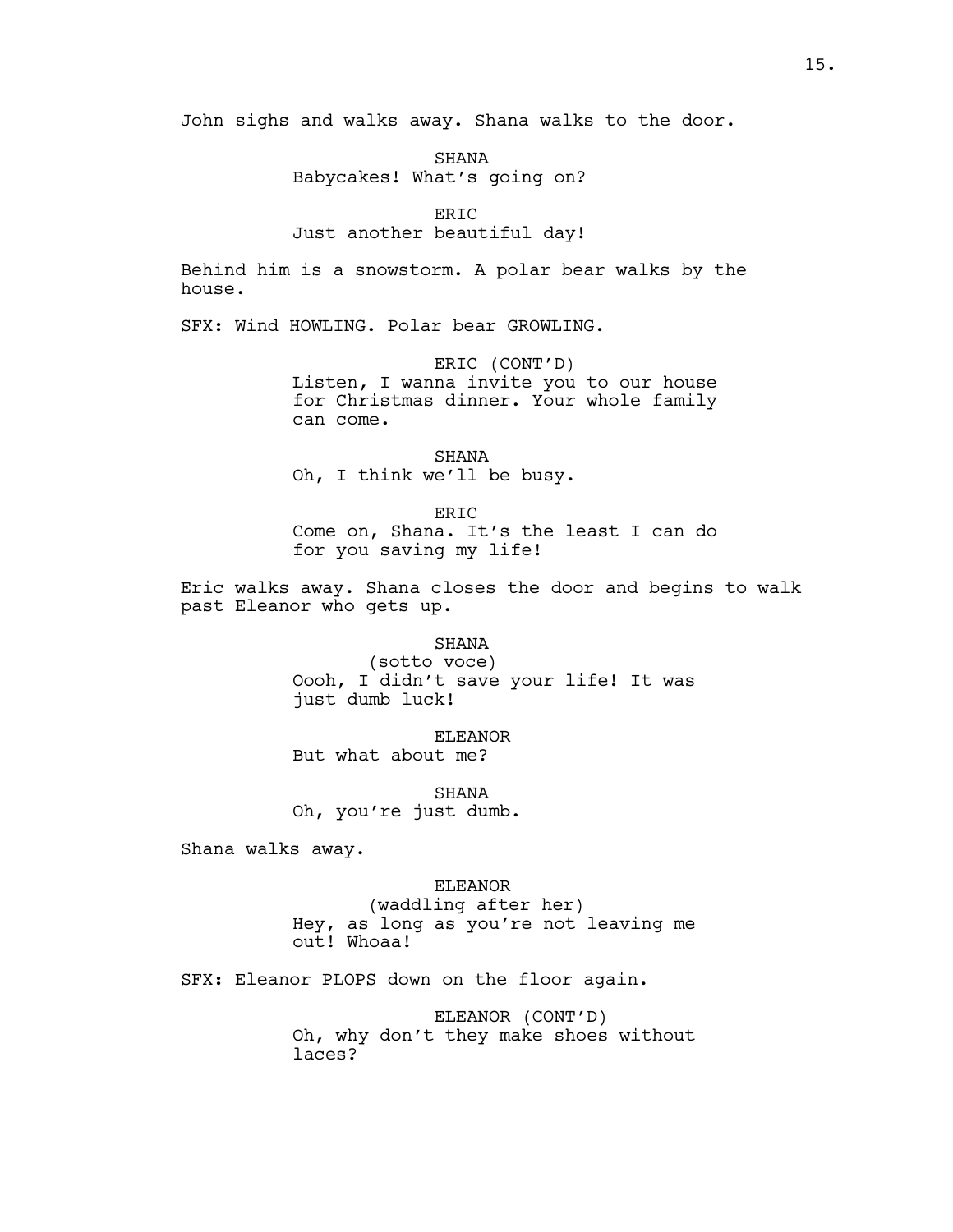INT. OFFICER TOWNSEND'S APARTMENT - NIGHT

Officer Townsend calls her daughter, GLORIA, on the phone. Michael is in his crib and bawls throughout.

GLORIA (O.S.)

Hello?

OFFICER TOWNSEND Gloria? This is your live voice?

GLORIA (O.S.)

Yeah!

OFFICER TOWNSEND

Oh, good, I thought you were gonna do that joke again and tell me to leave a message! Look, I've been trying to call you all weekend about Michael, and he...

GLORIA (O.S.) Ha, ha, gotcha again! Leave a message after the beep!

Townsend grunts in frustration, hangs up the phone, and slams it onto the couch.

> OFFICER TOWNSEND I don't know what to do, Michael!

She picks him up.

OFFICER TOWNSEND (CONT'D) I would sing to you, but then you would really start crying.

SFX: THUMPING from the ceiling.

OFFICER TOWNSEND (CONT'D) (calling out) I know, Mr. Allen! I'm trying to get him to stop! (sotto voce) Oh, "Silent Night" my butt.

EXT. OUTDOORS - DR. SYD'S OFFICE - DAY

Berniece approaches OLIVER the duck at his desk. Oliver, who speaks telepathically, wears reading glasses and types on a typewriter.

BERNIECE

Is Dr. Syd in?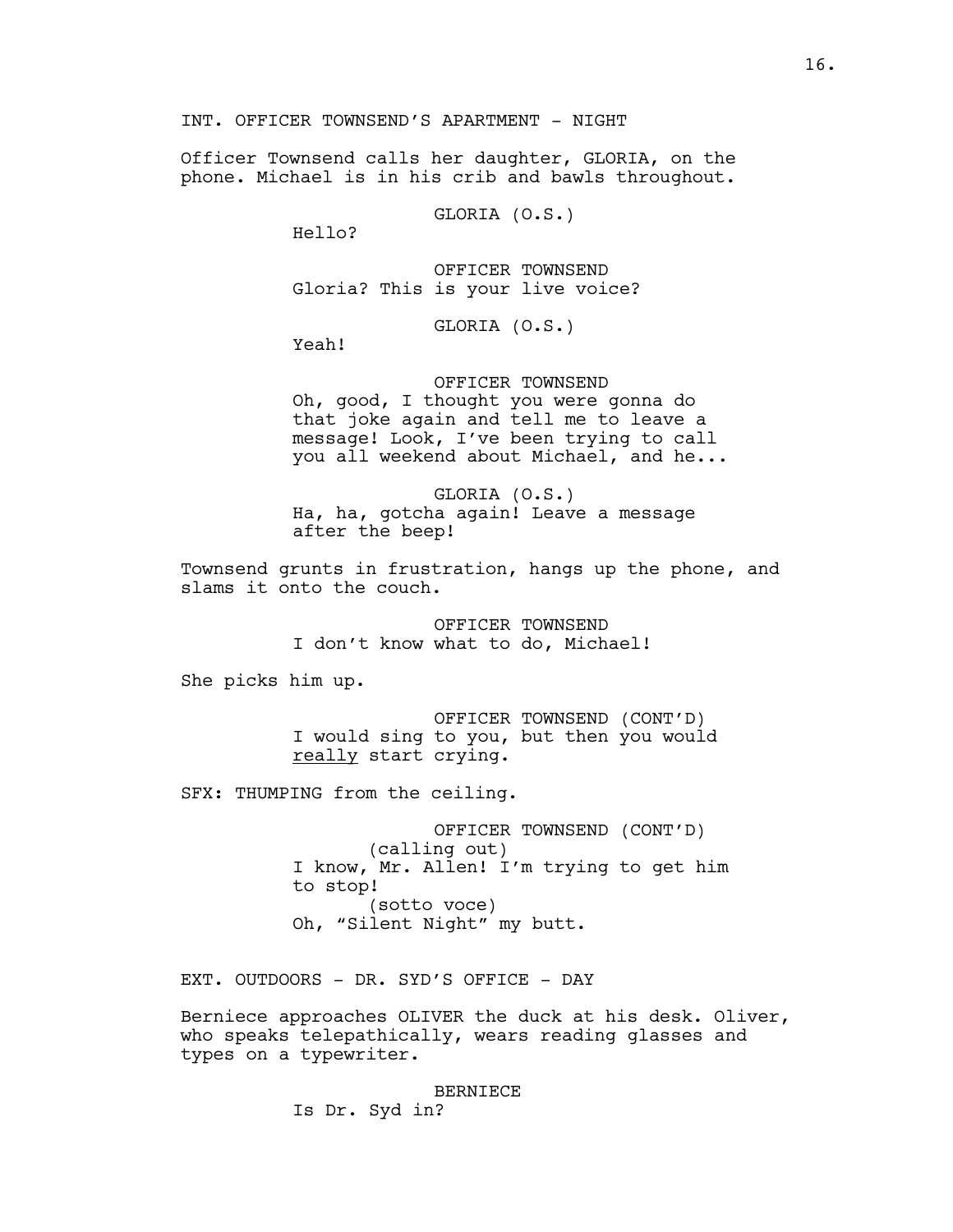#### BERNIECE

Thanks.

Berniece walks to a hammock and jumps in. DR. SYD the mole sits on a stoop next to her with his notepad.

> BERNIECE (CONT'D) Hey, Doc. It's a little snowy out here. Wouldn't it be better if you moved your office indoors during the winter?

Dr. Syd angrily looks at her.

BERNIECE (CONT'D) Sorry, silly question. Look, I think my friend is being taken advantage of. This girl acts like she saved his life, and she won't even tell him the truth!

SFX: Dr. Syd SCRIBBLES.

BERNIECE (CONT'D) I don't like him like that, mind you! I just don't wanna see him get hurt.

SFX: More SCRIBBLING.

BERNIECE (CONT'D) If he's my friend, I should let him know the truth, right? Okay, then, I'll tell him the next time I see him. Doc, you're a big help again! Thanks!

She gets up and exits.

SFX: Dr. Syd WHISTLES with his fingers to Oliver.

Dr. Syd jumps in the hammock. Oliver sits on the stoop with a notepad.

OLIVER

So, the last time we spoke, you feel you're running out of patience dealing with your patients.

Dr. Syd holds his hand over his forehead.

SFX: Oliver SCRIBBLES.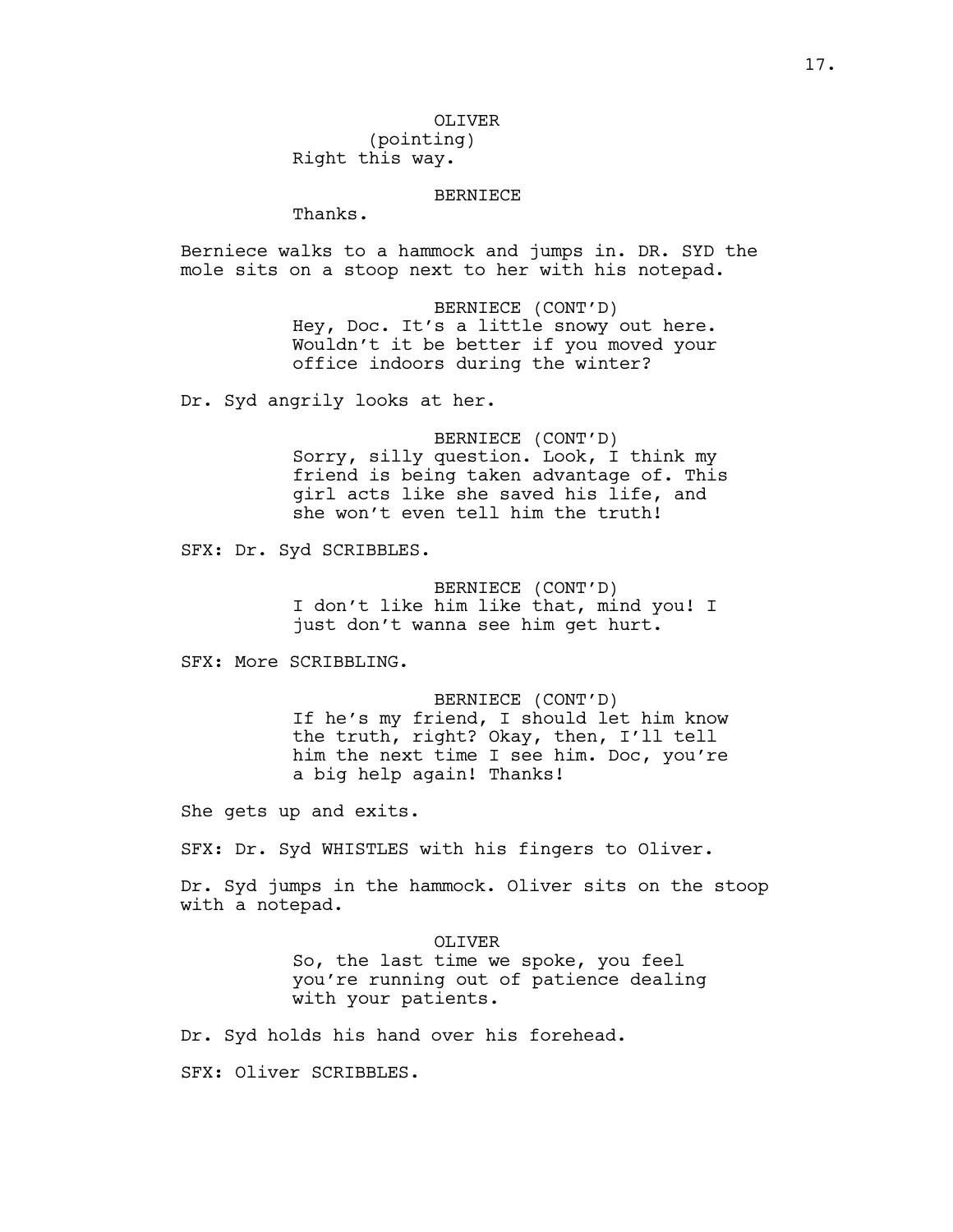# OLIVER (CONT'D) Hey, do I get paid extra for this?

Dr. Syd pauses, then stretches his arms and yawns.

OLIVER (CONT'D) Oh, now you're cured!

Dr. Syd gets out of the hammock. Oliver throws down his notepad and exits.

INT. NELSON HOUSE - LIVING ROOM - DAY

Matt sits at the dining room table and works on his laptop.

SFX: The doorbell CHIMES.

Rhonda arrives at the front door and opens it, where Officer Townsend and Michael, in his stroller and crying throughout, stand.

> OFFICER TOWNSEND (yelling) Hey, soror, thank you both for taking care of Michael the other day!

> > RHONDA

(yelling) No problem! Is he okay?

OFFICER TOWNSEND No, I think he needs his binky! Is it behind the door there?

### RHONDA

I'll see!

Rhonda looks behind the front door.

SFX: A car door SLAMS, and the engine starts, off-screen.

OFFICER TOWNSEND (O.S.) (speeding away) Sorry, soror! I'll be back!

Rhonda looks at Michael in his stroller.

RHONDA

Wha...??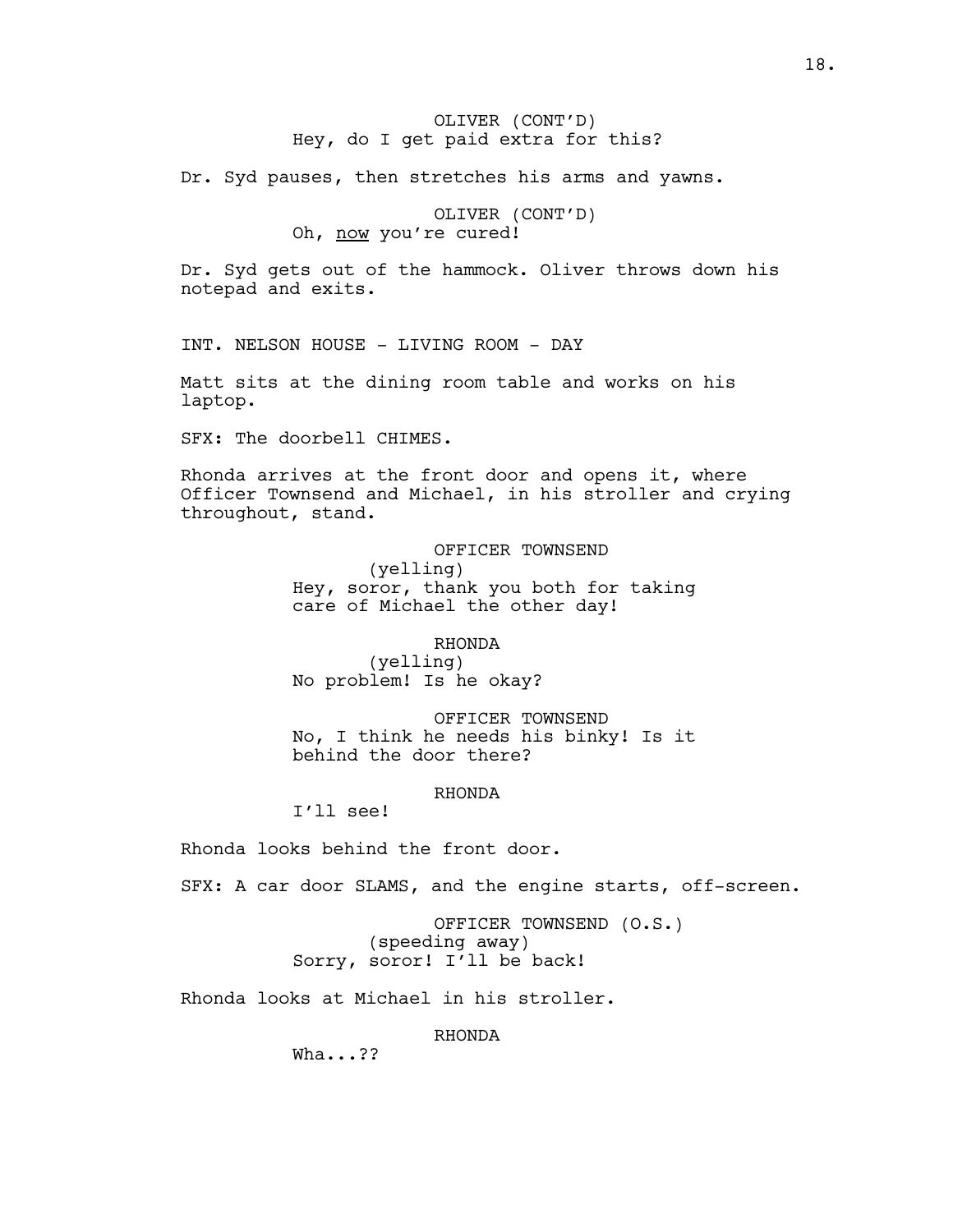MATT (looking at his laptop screen) Well, Rhonda, now you know what it feels like! Rhonda?

SFX: A door SLAMS!

Matt turns around to see Rhonda gone and a crying Michael still there.

> MATT (CONT'D) Aww, son of a...

INT. NELSON HOUSE - MATT AND RHONDA'S BEDROOM - LATER THAT EVENING

Rhonda lays in bed with her earbuds on.

RHONDA (talking in her sleep) No, Idris, Denzel. Don't fight over me. Ya'll can both have me.

Matt lifts an earbud from Rhonda's ear.

MATT

Hey, traitor!

RHONDA

(waking up)

What?

MATT

Michael won't stop crying! I tried everything! Changed his diaper, tried to feed him!

INT. NELSON HOUSE - LIVING ROOM - MOMENTS LATER

Rhonda picks up Michael, still crying, and a blanket. She swaddles him in the blanket, and he stops.

MATT

What did you do?

RHONDA Swaddled him. Now he's gonna fall asleep. Babies are very unpredictable.

Eric comes downstairs.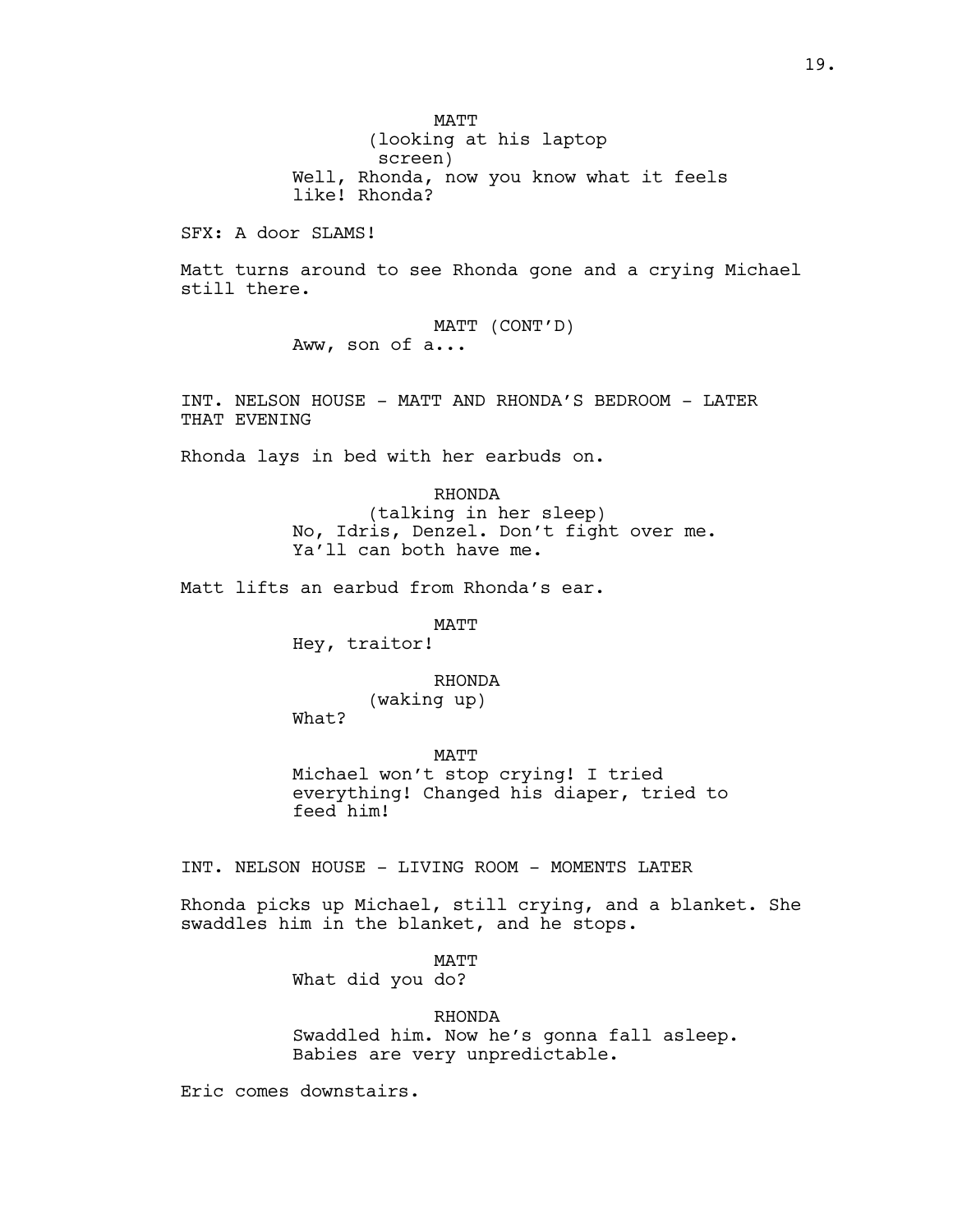ER<sub>TC</sub> What's all the noise?

MATT Nothing now. Your mother quieted the baby.

Berniece enters the front door.

BERNIECE Eric, I gotta tell you something!

She looks around.

BERNIECE (CONT'D) You guys aren't having dinner!

MATT Thanks for that news flash.

BERNIECE

(to Eric) But I thought you guys were having Shana's family over for dinner.

ER<sub>TC</sub>

Nah. We're from two different worlds. They have a lot of servants, we only have one...

BERNIECE Oh, well, that's good.

ERIC Yeah. We're gonna throw a party!

BERNIECE

What? (sotto voce) Ooh, that Shana. I'll show her!

ERIC Berniece, did you say something?

BERNIECE Oh, sorry, I thought I was alone.

ERIC But you're in our house, we're having a conversation...

BERNIECE Never mind, alright?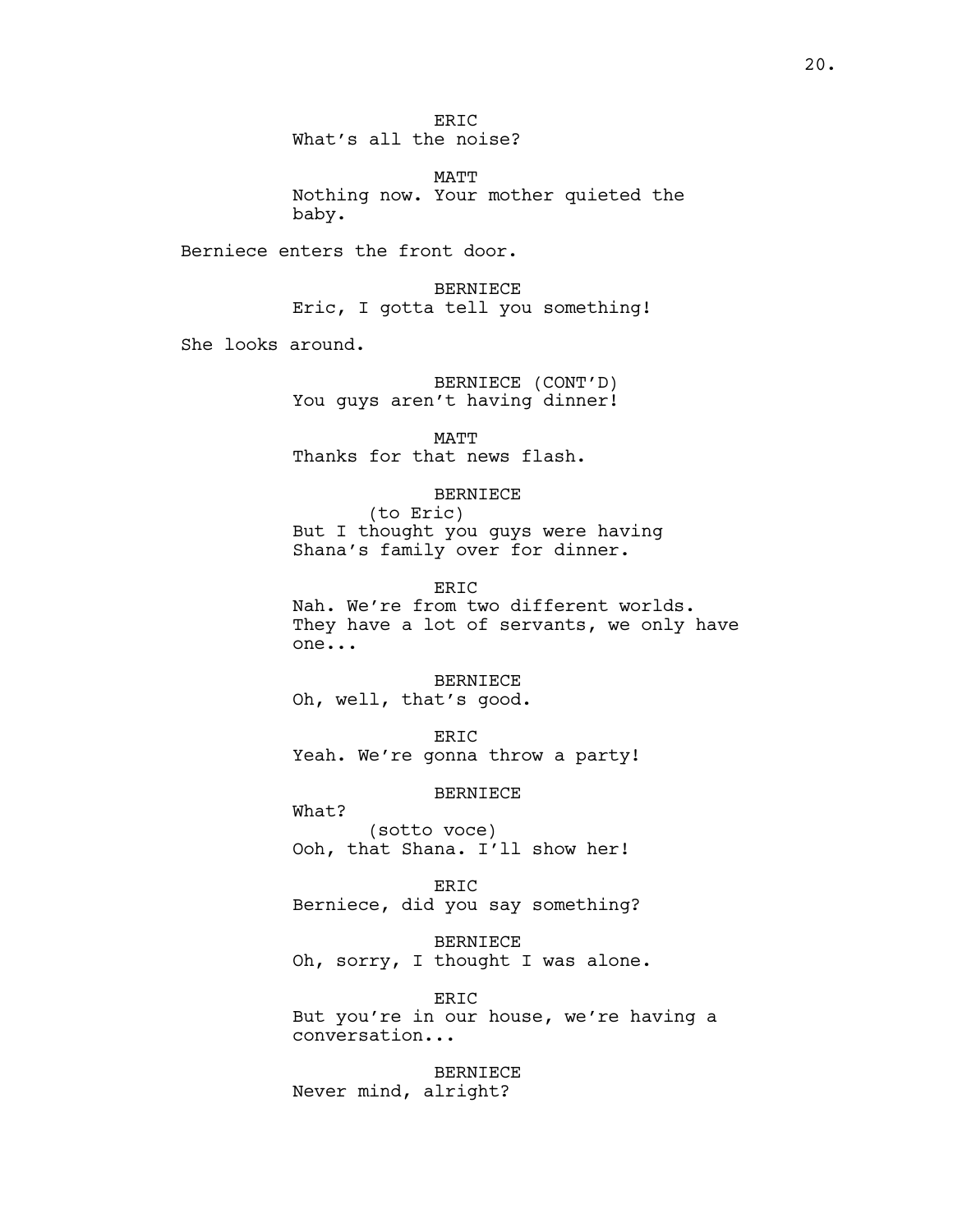RHONDA Matt, I'm gonna take this baby back to Yvette's.

**MATT** Fine. I guess I have a lot to learn about parenting.

ER<sub>TC</sub> You ain't that bad to me.

MATT But I wanted a baby of our own. (to Rhonda) You and me.

RHONDA

Well, there's always grandchildren. (to Eric) Which better be a long, long time from now.

BERNIECE

(to Eric) That's right!

The others turn to Berniece.

BERNIECE (CONT'D) Uh, I was just agreeing with Mrs. Nelson-James, that's all. Heh, heh.

INT. DUMBECK MANSION - SHANA AND ELEANOR'S BEDROOM - NIGHT

Shana and Eleanor are asleep in their beds. A ladder PLOPS against the window from the outside. Berniece climbs up, opens the window and starts to call out.

> BERNIECE (in a spooky voice) Tell him the truth. Tell him the truth. Tell him the truth.

SHANA (getting out of bed) Okay, I will.

She sleepwalks down the hall to the bedroom where her butler, JENTILLE, sleeps. Jentille is in bed.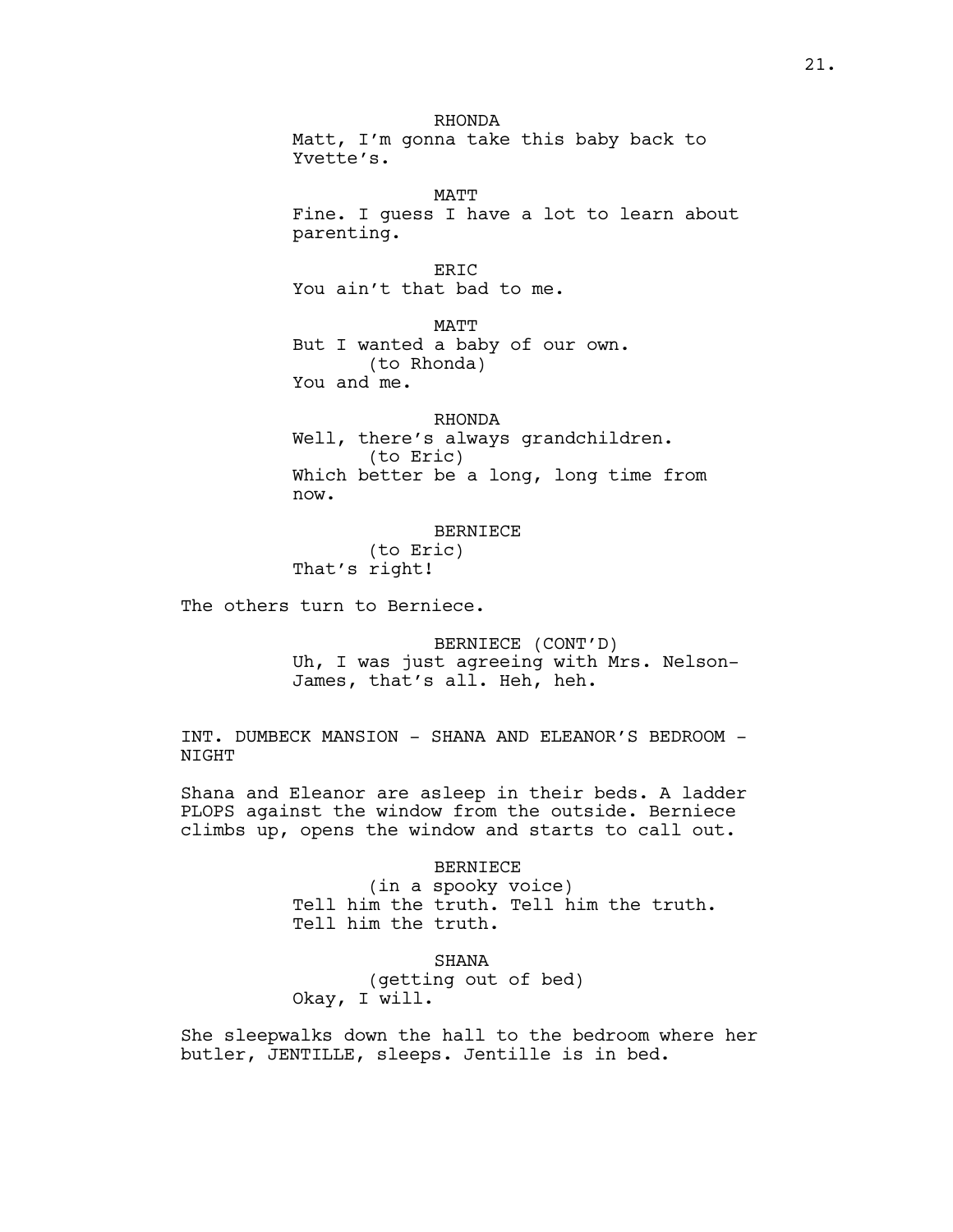SHANA (CONT'D) (opening the door) Jentille, that chicken you made yesterday? It was a little dry. I told you it was perfect. Sorry.

JENTILLE Uh, okay, it's not like I was losing sleep over it!

Shana leaves.

JENTILLE (CONT'D) (wiping his forehead) Whew!

He fluffs his pillows, lays down, and closes his eyes. Shana returns to her bed and falls back asleep.

> BERNIECE Tell Eric the truth! Tell Eric the truth.

ELEANOR (swiftly rises out of her sleep) Alright! Eric, forget my sister! She don't have to know!

BERNIECE (regular voice) What?

> ELEANOR (quickly)

What?

BERNIECE

(spooky voice) Go back to sleep. Go back to sleep.

Eleanor lays back down and falls asleep.

BERNIECE (CONT'D) (to herself, regular voice) I'll just try this again tomorrow.

She tries to climb back down, but the ladder falls backward.

BERNIECE (CONT'D)

AAUGH!

SFX: Berniece and the ladder PLOP into the trash cans offscreen.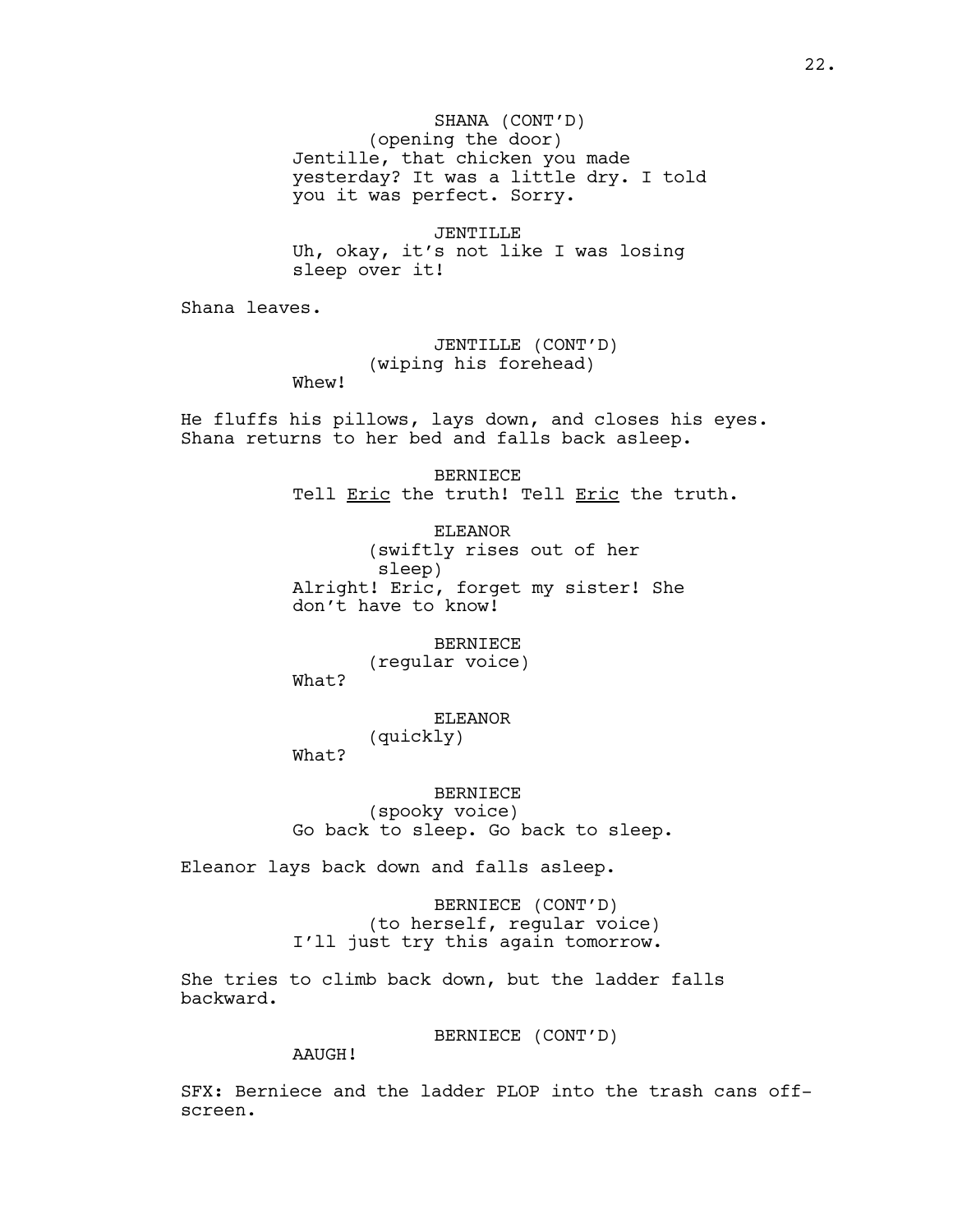INT. OFFICER TOWNSEND'S APARTMENT - DAY

Officer Townsend stretches out on her couch.

OFFICER TOWNSEND Ahh, no babies, just peace and quiet!

Gloria enters the apartment.

OFFICER TOWNSEND (CONT'D) (getting up) Fool, where the hell you been?!

GLORIA

I spent the weekend with this fine, young man! Ron Tyson! He goes to school up in Madison!

OFFICER TOWNSEND I haven't heard from you in days! Didn't you wanna check up on your son?

GLORIA Oh, I knew he was in good hands.

OFFICER TOWNSEND I thought you wanted to spend time with

me. You were just using me for a babysitter!

GLORIA Well, we're together now.

OFFICER TOWNSEND You know what I mean. How could you just leave him like that? What kind of mother

are you?

GLORIA Let's just say I learned from the best!

OFFICER TOWNSEND Look, I apologized for that a million times.

GLORIA

Hmmph.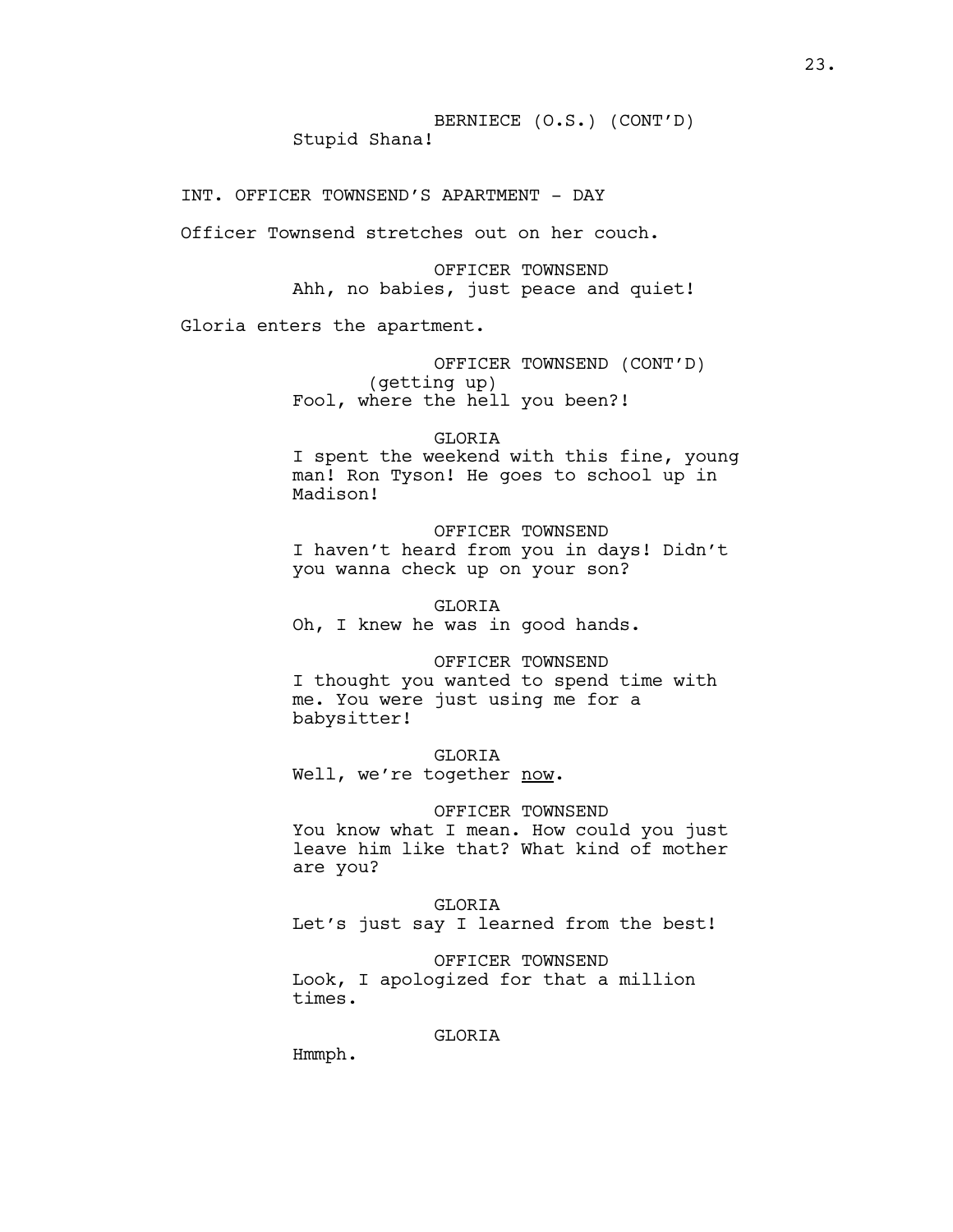OFFICER TOWNSEND I know it ain't gonna be easy, but we gotta try to move on. That is, if you really want to.

### GLORIA

(sighs) I guess so. (looks around) Where's Michael?

OFFICER TOWNSEND He kept crying, so I dropped him off.

INT. POLICE STATION - SAME

Gretch sits in her holding cell with her pillow over her head. Michael sits outside of the cell in his stroller, crying throughout.

#### GRETCH

(sighs) I wonder if the prison is still overcrowded.

INT. OFFICER TOWNSEND'S APARTMENT - SAME

GLORIA Do you want me to get him so we can all spend some time together?

OFFICER TOWNSEND Hell no. We're baby-free! Let's get something to eat!

Gloria nods in agreement. They both exit the apartment.

INT. REC CENTER - NIGHT

Partygoers dance and chatter in the gym, which is covered with Christmas decorations. Music blasts in the background. Berniece, Shana, and Connie talk to each other.

> BERNIECE Look, Shana, if you don't tell Eric the truth, I will!

SHANA I'm going to! You need to give me a chance!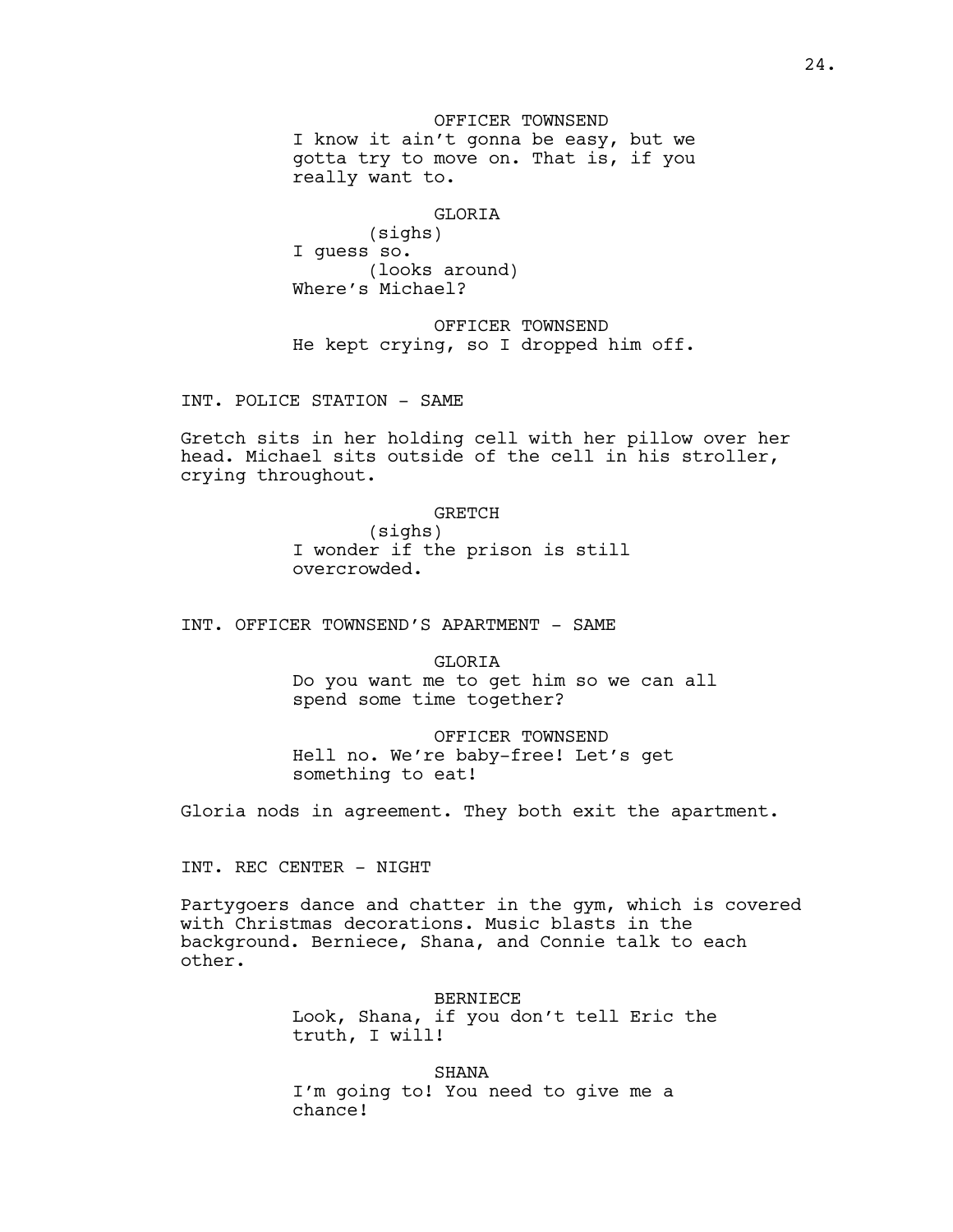BERNIECE You had days to do it!

CONNIE Come on, guys, it's a party! We're supposed to be having fun!

Berniece scoffs and walks away. Eric walks onto the stage and in front of a microphone.

> ERIC Can I have your attention, please?

SFX: Music STOPS. Partygoers QUIET DOWN.

ERIC (CONT'D) This is very special to me. I'm not even supposed to be here tonight.

BERNIECE Oh no, more gushing over Shana?

ERIC So here's my gift.

Eric walks over to a curtain rope and begins to pull it.

BERNIECE

Oh, that's it!

She runs to Eric in slow motion.

BERNIECE (CONT'D) Noooooooooooo!

She leaps in the air in slow motion, then quickly PLOPS to the ground in front of Eric.

> ERIC Berniece, what are you doing?

> > BERNIECE

(getting up) You're making a big mistake! You can't do this!

ER<sub>TC</sub> What, you mean this sign?

Eric points to a banner.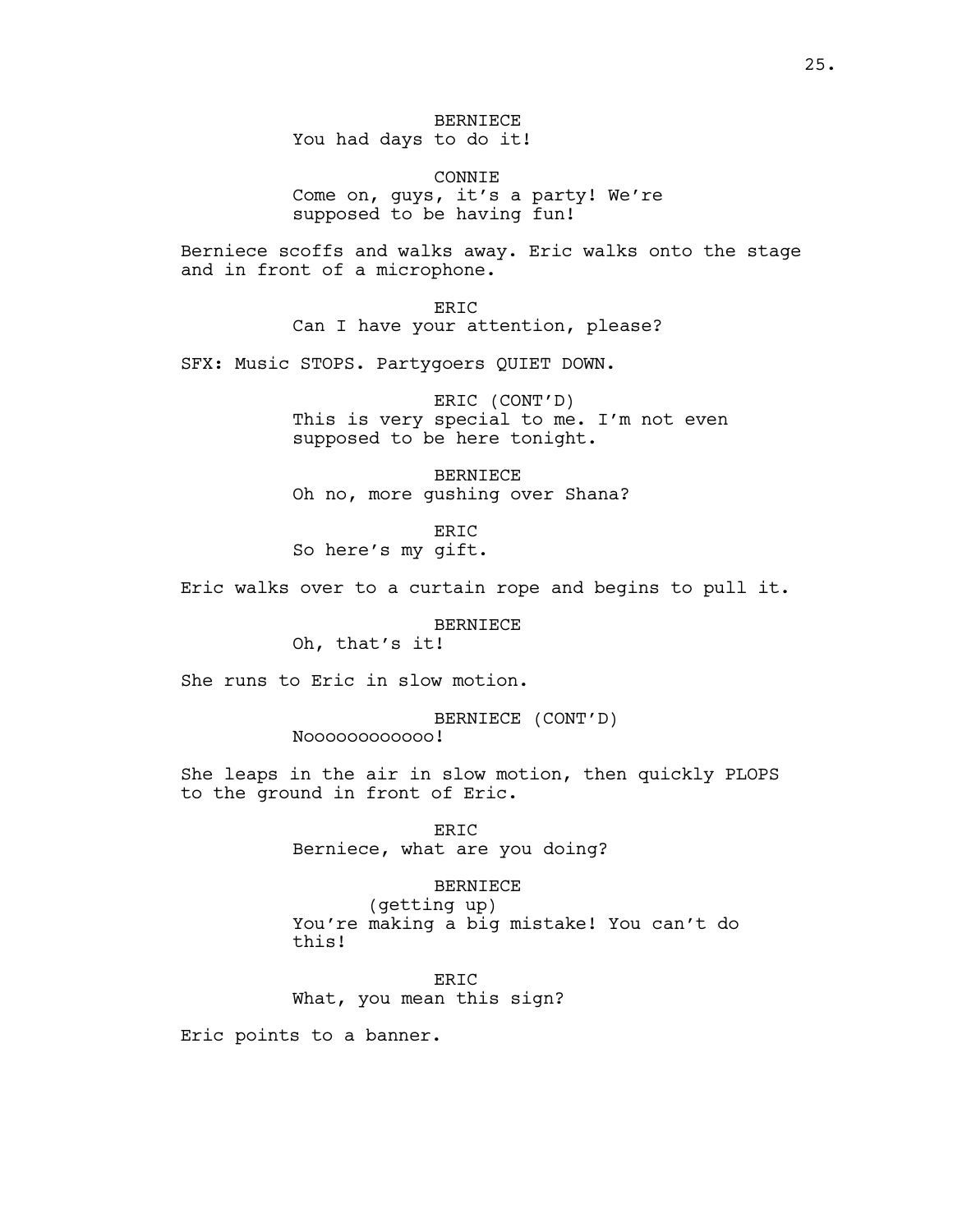"Merry Christmas"

BACK TO REC CENTER

### ERIC

Oh, I see what you mean. (to the partygoers) "Happy Holidays" to Rafi, and "Happy Two-Week Vacation" to Akbar. On second thought, singling ya'll out isn't much better.

#### BERNIECE

No, I mean about Shana. She's no hero! She's...

Shana runs in slow motion from the other direction.

#### SHANA

Noooooooooooo!

She leaps in the air in slow motion, then quickly PLOPS to the ground in front of Eric.

# ERIC You know, you guys really need to work on that.

EXT. REC CENTER - LATER

Eric, Shana, and Berniece all stand together outside.

SHANA

So, yeah, I opened the door and bumped into the robber. Please don't be mad, Eric! I didn't mean to save your life!

#### ERIC

Well, maybe you didn't intentionally save my life, but you were at the right place at the right time. You're still a hero in my book.

### BERNIECE

Hmmm.

SHANA Well, okay. I didn't want to start off our relationship on a lie.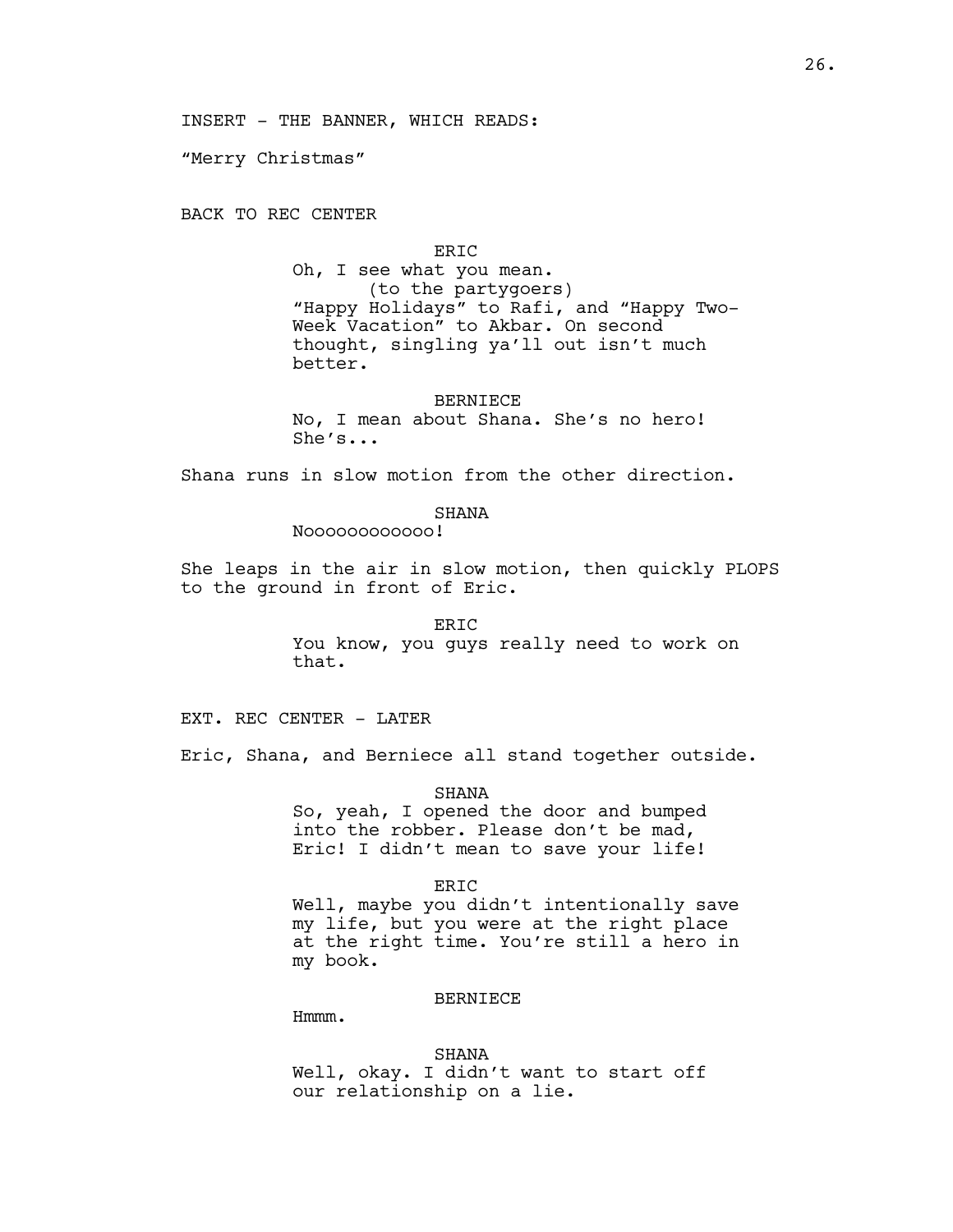ERIC Relationship? We're not dating, and we never will be!

SHANA Aww, Babycakes, you're still so traumatized that you're saying stuff you don't mean. See ya at school!

Shana ruffles Eric's hair, then leaves. Eric sighs.

BERNIECE It's cold out here. I'm going back inside.

Berniece heads to the door. Eric stops her.

ERIC Hey, why were you so concerned, anyway?

BERNIECE Because I saw the whole thing, and I didn't want to see you get hurt.

ERIC (smirking) Really?

### BERNIECE

Yeah!

She resumes walking and opens the door.

BERNIECE (CONT'D) But you don't have to worry about me trippin' like that no more.

ERIC (following her) How can I be sure?

SFX: Berniece SLAMS the door shut on Eric. A pile of snow falls from the roof and PLOPS down on Eric.

> BERNIECE (reopening the door)

See?

Berniece closes the door again.